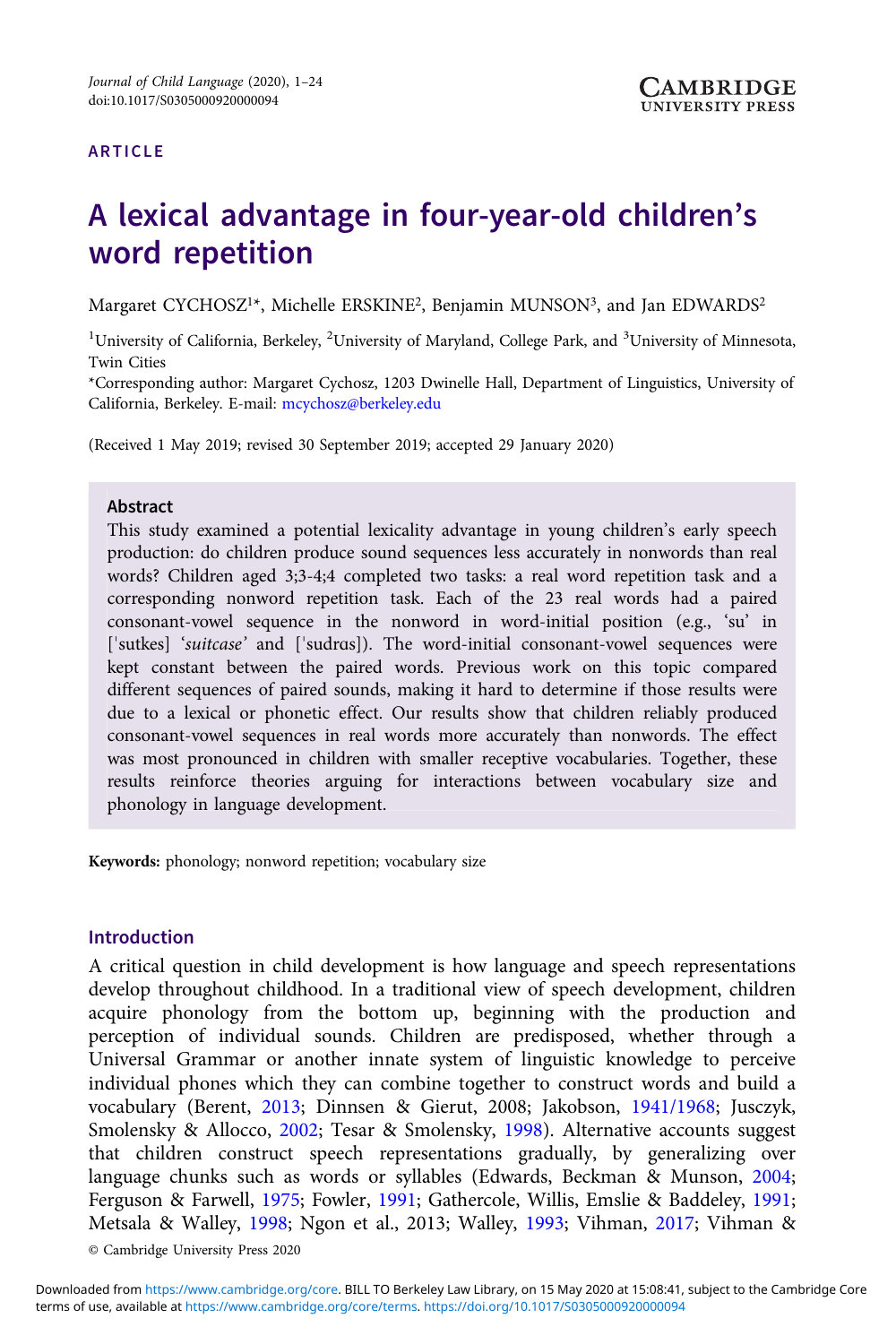Velleman, [1989\)](#page-23-0). This developmental pattern relies on a mix of bottom-up and top-down learning. If children rely on lexical items and sublexical sequences such as syllables to construct speech representations, we should anticipate that children will repeat sound sequences contained in real words more accurately than sequences contained in nonwords. Furthermore, we also anticipate an interaction between production accuracy with children's vocabulary size (Edwards et al., [2004](#page-20-0); Metsala, [1999\)](#page-21-0). Specifically, if speech segments emerge from generalizations made over children's lexicons, then children with larger vocabularies should have more abstract segmental representations. This is because children with larger vocabularies have more diverse words (i.e., types) from which they can infer how important a given sound segment may be for their native language(s). We test these hypotheses in four-year-old children who completed nonword and real word repetition tasks and found that children produced consonant-vowel (CV) sequences in real words more accurately than in nonwords. Performance interacted with children's vocabulary size: the disparity between CV sequences contained in real words and nonwords was less apparent in children with larger receptive vocabularies, a correlation that we take as evidence for the primacy of the lexicon in early phonological development.

Traditional views on phonological development, often espoused in formal linguistic theories, suggest that phonology begins with the production and perception of individual sounds. Infants have access to a universal inventory of segments that are pruned according to what they do or do not hear in their ambient language. Eventually, children string these segments together to construct words and build a vocabulary (Berent, [2013;](#page-20-0) Dinnsen & Gierut, [2008;](#page-20-0) Jakobson, [1941/1968;](#page-21-0) Jusczyk et al., [2002;](#page-21-0) Tesar & Smolensky, [1998](#page-22-0)). Young learners anticipate strings of segments because they are predisposed to parse the phone as the most basic unit of language. This view argues that domain-general perceptual-motor constraints are insufficient to explain cross-linguistic similarities in language production over the first years of life. Instead, an internalized algebraic mechanism, present from birth, may combine base units of language, phones, into words (Berent, [2013\)](#page-20-0). This could explain universal predispositions to partition speech into phone-sized segments and combine them via ordered rules. For example, neonates (mean 1.14 days) can discern sequence-final and sequence-initial sequences (e.g., AAB and ABB) from random co-occurrences in an artificial grammar-learning task, suggesting a universal ability to construct phonological rules (Gervain, Berent & Werker, [2012\)](#page-21-0).

Complementary evidence that a segmentalized phonology may be present early in development comes from the psychology tradition. Infants' perceptual narrowing to their native phoneme categories over the first year of life has shown that, by six months, infants are sensitive to many individual vowels and consonants in their native language (Kuhl, Conboy, Padden, Nelson & Pruitt, [2005](#page-21-0); Kuhl, Conboy, Coffey-Corina, Padden, Rivera-Gaxiola & Nelson, [2008;](#page-21-0) Maye, Werker & Gerken, [2002,](#page-21-0) inter alia). However, infants' performance may be more variable than adults' (Polka & Bohn, [1996](#page-22-0)). Furthermore, the mispronunciation paradigm has been used to show that children as young as 14 months are sensitive to even one-feature changes in familiar words (Swingley & Aslin, [2002\)](#page-22-0).

The hypothesis that segments are a basic unit in speech perception does not imply that the segment is innate. This bottom-up approach nevertheless does invite further explanation. Unlike traditional theories in linguistics, research from the psychology tradition proposes that statistical, domain-general learning, and not predisposed language learning and parsing mechanisms, is what explains infants' patterns. For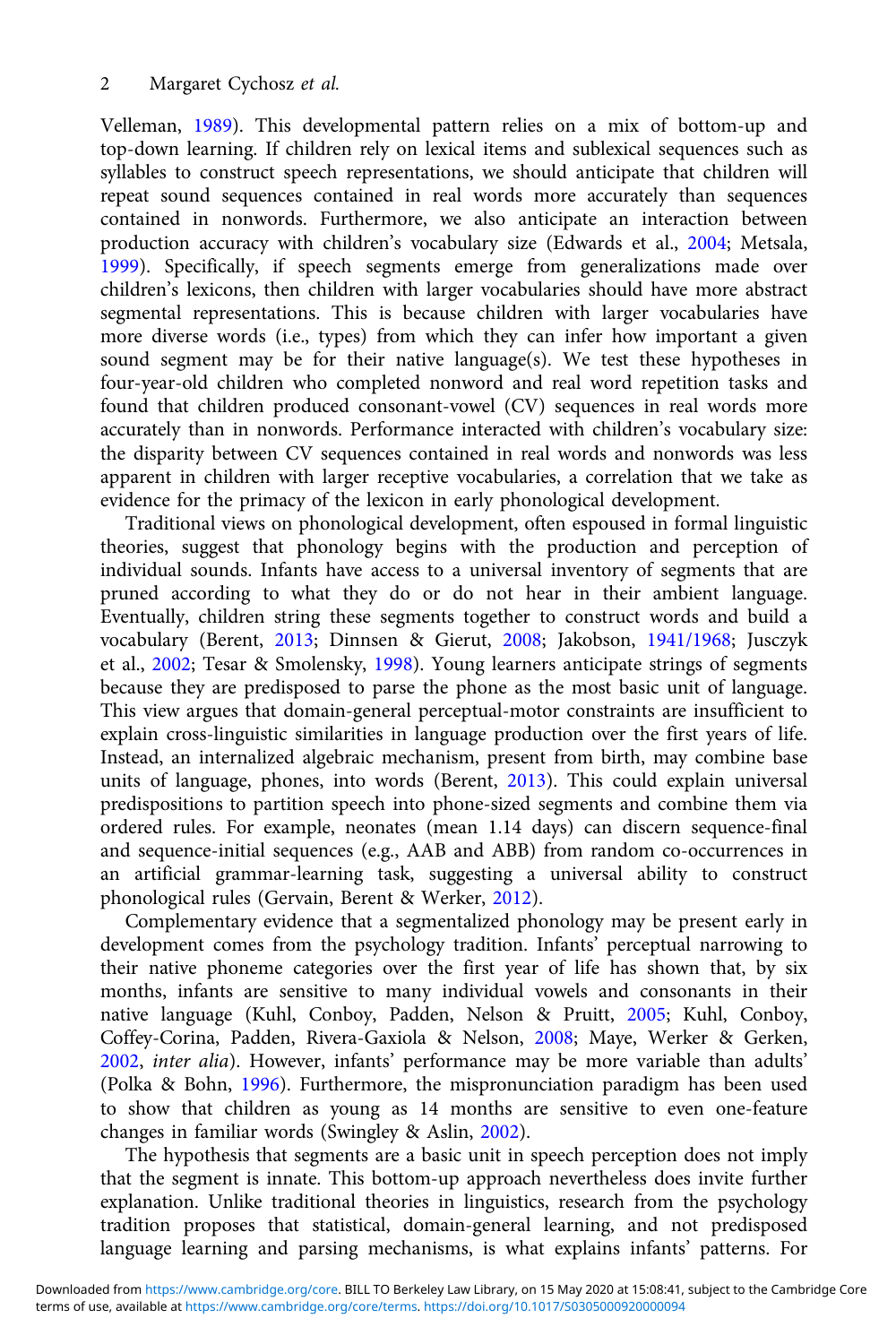example, infants may learn the phones of their native language on the basis of phone and syllable co-occurrence patterns in the ambient speech stream (e.g., Saffran, [2003](#page-22-0)). In English, some syllables, such as /li/, are much more likely to occur word-finally (i.e., ['lʌvli] 'lovely') than word-initially (i.e., ['lim $\gg$ ] 'lemur') or -medially (i.e., [kə'lidʒəl] 'collegial'). On the basis of this information, a young learner could suppose that the syllable or phone that followed /li/ in the speech stream marked the beginning of a word. If that word formed a member of a minimal pair, the child could begin to delimit a segmental phonology. However, much of this research nevertheless suggests that infants rely on segments, more than words or even syllables, to construct a phonology (Newport, Weiss, Wonnacott & Aslin, [2004](#page-22-0)).

An alternative account of speech development proposes that children gradually build a segmental phonology from holistic chunks of language such as syllables and words (Edwards et al., [2004](#page-20-0); Ferguson & Farwell, [1975;](#page-20-0) Fowler, [1991](#page-20-0); Gathercole et al., [1991](#page-20-0); Lindblom, [1992;](#page-21-0) Metsala & Walley, [1998](#page-21-0); Walley, [1993](#page-23-0); Vihman, [2017;](#page-23-0) Vihman & Velleman, [1989](#page-23-0)), chunks resultant from incorrect word segmentation (Ngon et al., 2013), or multi-word phrases (Arnon, [2010;](#page-20-0) Arnon & Christiansen, [2017](#page-20-0)). Over time, these chunks individuate, and gradually resemble the segments that characterize adult phonology. Specifically, children calculate the statistical properties from their speech stream and form phonological categories around segments that are the most meaningful (Pierrehumbert, [2003\)](#page-22-0). A meaningful segment could come in several different forms. It could occur frequently in the speech directed to the child (Edwards & Beckman, [2008;](#page-20-0) Zamuner, [2009\)](#page-23-0). A meaningful segment could help the child contrast many different words in their ambient language/lexicon (i.e., functional load [Stokes & Surendran, [2005](#page-22-0); Van Severen, Van Den Berg, Molemans & Gillis, [2012](#page-23-0)]). Or a meaningful segment could occur in a dense phonological neighborhood, necessitating that the child analyze the internal structure of the word forms in the phonological neighborhood to differentiate them from one another (Charles-Luce & Luce, [1990;](#page-20-0) Storkel, [2002](#page-22-0)). For these reasons, children with larger vocabularies, who have more word types to analyze and derive phonological statistics over, have been shown to have more segmental speech (Noiray, Popescu, Killmer, Rubertus, Krüger & Hintermeier, [2019](#page-22-0)). Consequently, while much language acquisition research has traditionally delimited the child's lexicon and phonology to separate areas of study, this proposal assumes interdependence between the areas (Sosa, [2008;](#page-22-0) Stoel-Gammon, [2011;](#page-22-0) Storkel & Morisette, [2002\)](#page-22-0).

At least two findings support lexical-phonological interactions during speech development. First, at age 2;0, precocious talkers (children with significantly larger vocabularies than the norm) show different patterns of speech development relative to other children aged 2;0 (age-matched peers) and similar patterns of speech development relative to children aged 2;6 (vocabulary-matched peers). At age 2;0, precocious talkers have larger phonetic inventories and more complex syllable structures than their age-matched peers, but similar inventories and syllable structures to their vocabulary-matched peers (Smith, McGregor & Demille, [2006](#page-22-0)). Elsewhere, two-year-old children who were late talkers, characterized as having "limited lexical ability" (Rescorla & Ratner, [1996:](#page-22-0)154), showed a similar pattern: those children had smaller phonetic inventories and less complex syllable structures relative to their age-matched, typically-developing peers (e.g., Pharr, Ratner & Rescorla, [2000;](#page-22-0) Rescorla & Ratner, [1996](#page-22-0)). Finally, this predictive effect of vocabulary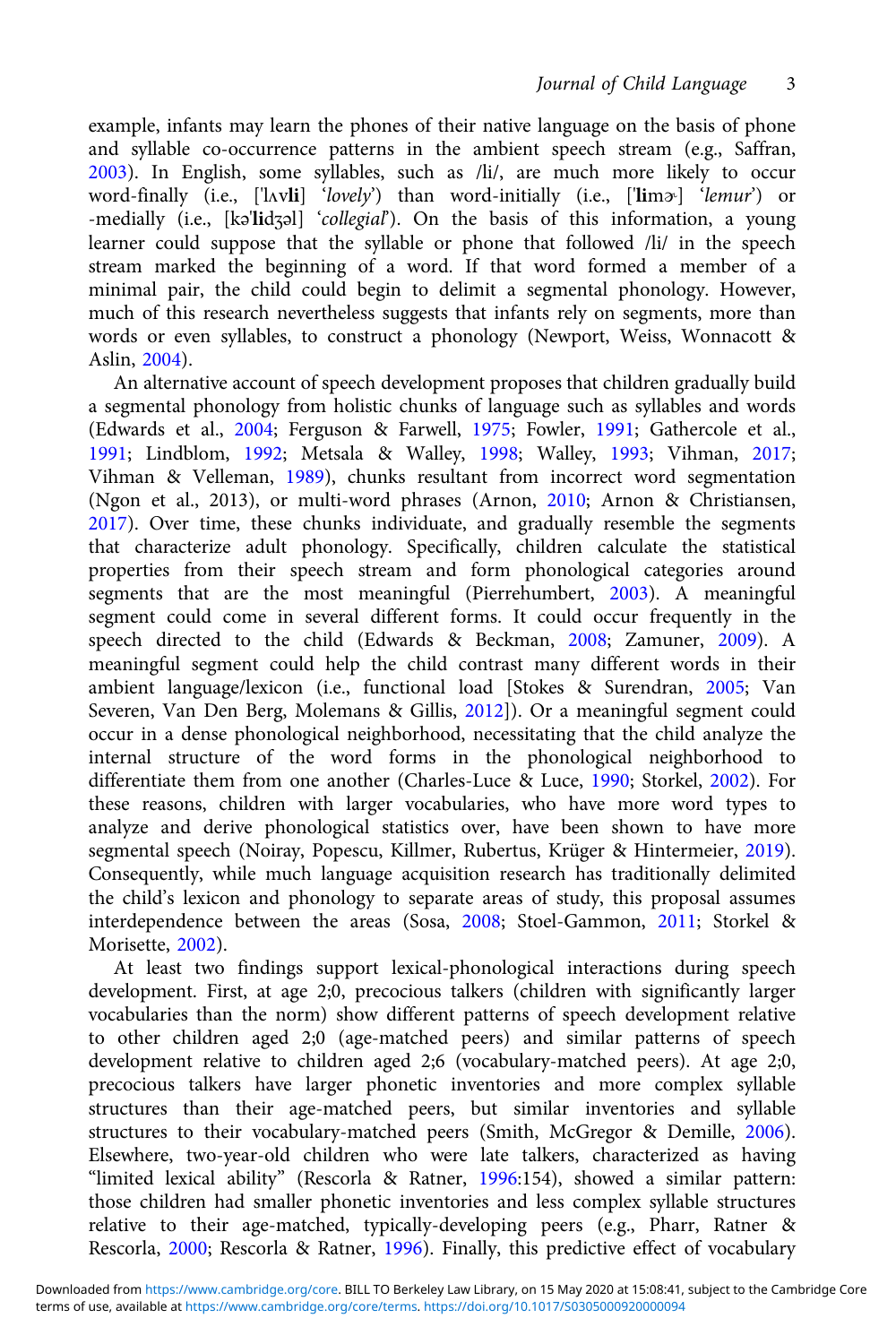size has also been observed in perception tasks: at 14 months, infants' ability to recognize minimal pair differences is related to the size of the receptive vocabularies (Werker, Fennell, Corcoran & Stager, [2002](#page-23-0)).

Second, children's speech production is susceptible to a variety of word and phonological frequency effects. Three- to 8-year-old children produce high frequency biphone sequences more accurately than low frequency sequences (Edwards et al., [2004;](#page-20-0) Munson, [2001](#page-21-0)). These high frequency biphone sequences were also shorter in duration than the low frequency counterparts. Duration of biphone sequences, as the authors suggest, is an acoustic measure that reflects how quickly speech is accessed and articulated. Consequently, shorter sequence duration should indicate a more fluent production. So the finding that children were faster in their productions of high frequency sequences suggested that these frequent sequences were mastered more, a process that was gradual and emerged as the children had more opportunity to use the high-frequency sequences (see also Zamuner, [2009](#page-23-0)). High frequency sequences are more common in words that children have heard and produced, thus affording them additional practice relative to less-familiar, low-frequency sequences (Edwards, Beckman & Munson, [2015;](#page-20-0) Zamuner, Gerken & Hammond, [2004](#page-23-0)).

Edwards et al. [\(2004\)](#page-20-0) also found that the effect of phonotactic transition probability on repetition accuracy was correlated with vocabulary size: the effect of probability on production was smaller for English-speaking children with larger vocabularies than those with smaller vocabularies. Furthermore, the cross-linguistic finding that children learning different languages master the same consonants at different rates is partly attributed to the type, but not token, frequencies of words containing these sounds in the respective lexicons of each language (Beckman & Edwards, [2010\)](#page-20-0). Finally, the predictive role of lexical frequency has been attested in speech perception tests. Second and fourth grade students had higher phone awareness (i.e., the ability to remove a speech sound from a word 'cat'  $\rightarrow$  'at'), for sounds from dense lexical neighborhoods compared to sounds from sparse lexical neighborhoods (Hogan, Bowles, Catts & Storkel, [2011](#page-21-0)).

## Present research

The current study is designed to extend previous research on interactions between word and speech development by directly examining how existing lexical representations support speech sound production. The secondary interest is to explore how this lexicality effect might interact with vocabulary size. We tested these questions by comparing children's production accuracy of CV sequences in real words and nonwords. The nonword repetition (NWR) task, which asks participants to repeat nonwords after a model speaker, has been employed extensively in child language research (Chiat & Roy, [2007](#page-20-0); Dispaldro, Deevy, Altoé, Benelli & Leonard, [2011](#page-20-0); Gathercole et al., [1991;](#page-20-0) Metsala & Chisholm, [2010;](#page-21-0) Roy & Chiat, [2004](#page-22-0)). The difficulty of nonword production stems from the demands of encoding and executing a sequence of sounds, the nonword, without the support of a lexical representation (Chiat & Roy, [2007;](#page-20-0) Gathercole et al., [1991\)](#page-20-0).

Previous studies on this topic have not directly compared children's productions in real words and closely-controlled nonwords. Chiat and Roy ([2007\)](#page-20-0) tested real word and nonword production accuracy in children aged 2;0-4;0, but the phone sequences in test items were not consistent between word types. For example, the corresponding nonword for *banana* might be created by scrambling consonants (e.g., *banana* >  $/$ nə'nabə $/$ ).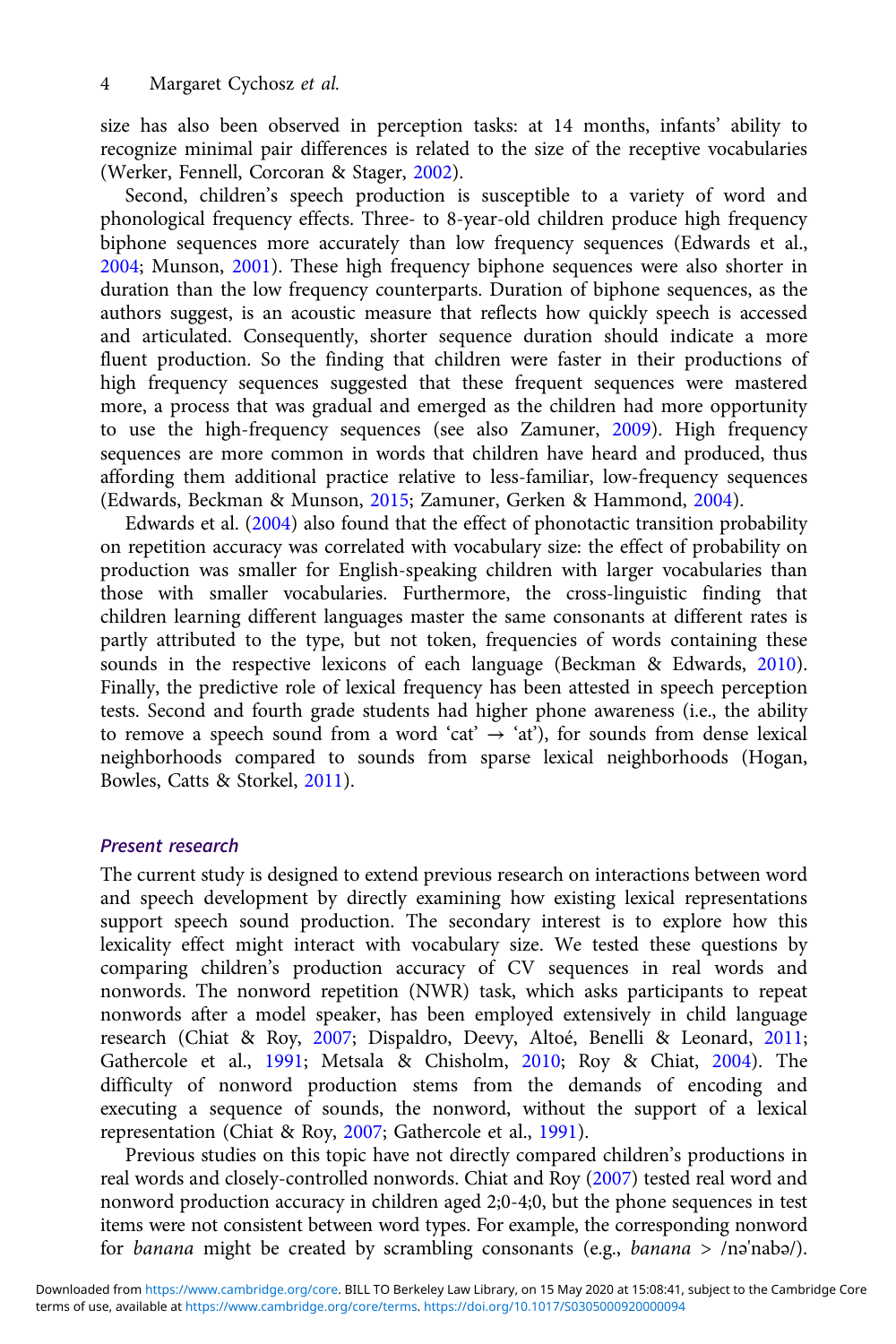Furthermore, Chiat and Roy did not examine whether there was an interaction between the effect of lexicality and vocabulary size. Keren-Portnoy, Vihman, DePaolis, Whitaker and Williams ( $2010$ ) compared two-year-old's (n = 15) production accuracy of real words, nonwords containing consonants familiar to the child, and nonwords containing consonants unfamiliar to the child. The authors found that children produced the real words more accurately than either set of nonwords. However, for the central analysis, the consonants were not controlled between word types. Furthermore, when target consonants were controlled between real words and nonwords in a subanalysis [\(2010](#page-21-0):1287-1288), the consonants were selected from each child's idiosyncratic phonological repertoire, making the results difficult to generalize and replicate.

We remedy these issues in an experimental design consisting of two tasks, real word repetition and nonword repetition, to evaluate the representation of phonology in English-speaking children aged 3;3–4;4. We tested an age group that both fell within the range of previous research (Chiat & Roy, [2007\)](#page-20-0) and reliably produced a variety of sounds in word-initial position. We examined the children's production of the same CV sequences in nonwords and corresponding real words. In doing so, the articulatory difficulty of the sounds was controlled and we could isolate a lexicality effect. This comparison can help put the words versus sounds debate to the test: if children are more accurate at producing the CV sequence in the real word (e.g., [taɪgəɪ] 'tiger') than the corresponding nonword (e.g., [taɪblor]), after we control for stress, prosodic structure, and phonotactic transitional probability, then this LEXICAL ADVANTAGE could be evidence that these four-year-old children are not reliably constructing their phonology from individual sounds. Instead, they tend to rely on language chunks such as words and syllables to construct a phonology (Beckman & Edwards, [2010;](#page-20-0) Gathercole et al., [1991;](#page-20-0) Munson, Edwards & Beckman. [2011;](#page-22-0) Stoel-Gammon, [2011](#page-22-0)). Consequently, the current study is able to contrast strict, bottom-up theories (e.g., Berent, [2013,](#page-20-0) Tesar & Smolensky, [1998](#page-22-0)) with top-down, word-first theories but cannot demarcate between interactive bottom-up theories that permit representations beyond biphone sequences. According to a theory where children rely on chunks to acquire speech categories, children should find nonwords more difficult to process and repeat because children do not have any memory traces of the nonwords. As a result, they cannot rely on entire episodic traces during lexical retrieval and production. Furthermore, this theory predicts that even though subcomponents of nonwords may have some mental representation – because they form parts of real words that the children know – those representations are likely fainter and the memory traces less established because the sequences are less frequently heard and produced.

Finally, in line with previous work (Edwards et al., [2004;](#page-20-0) Metsala, [1999;](#page-21-0) Storkel & Morisette, [2002\)](#page-22-0), we hypothesized that the lexical advantage would be more pronounced for children with smaller vocabularies. This is because these children have fewer word tokens over which they can generalize to calculate statistics concerning which segments are most meaningful for their language and construct a segmental phonology, as is consistent with many emergentist models of language development (McAllister Byun & Tessier, [2016;](#page-21-0) Menn, Schmidt & Nicholas, [2013;](#page-21-0) Pierrehumbert, [2003;](#page-22-0) Vihman, [2017\)](#page-23-0). In addition, because the lexicons of children with smaller vocabularies tend to revolve around denser phonological neighborhoods (Storkel, [2004;](#page-22-0) Stokes, [2010](#page-22-0)), these children also have access to fewer word types to construct a phonology and complete the current experimental tasks.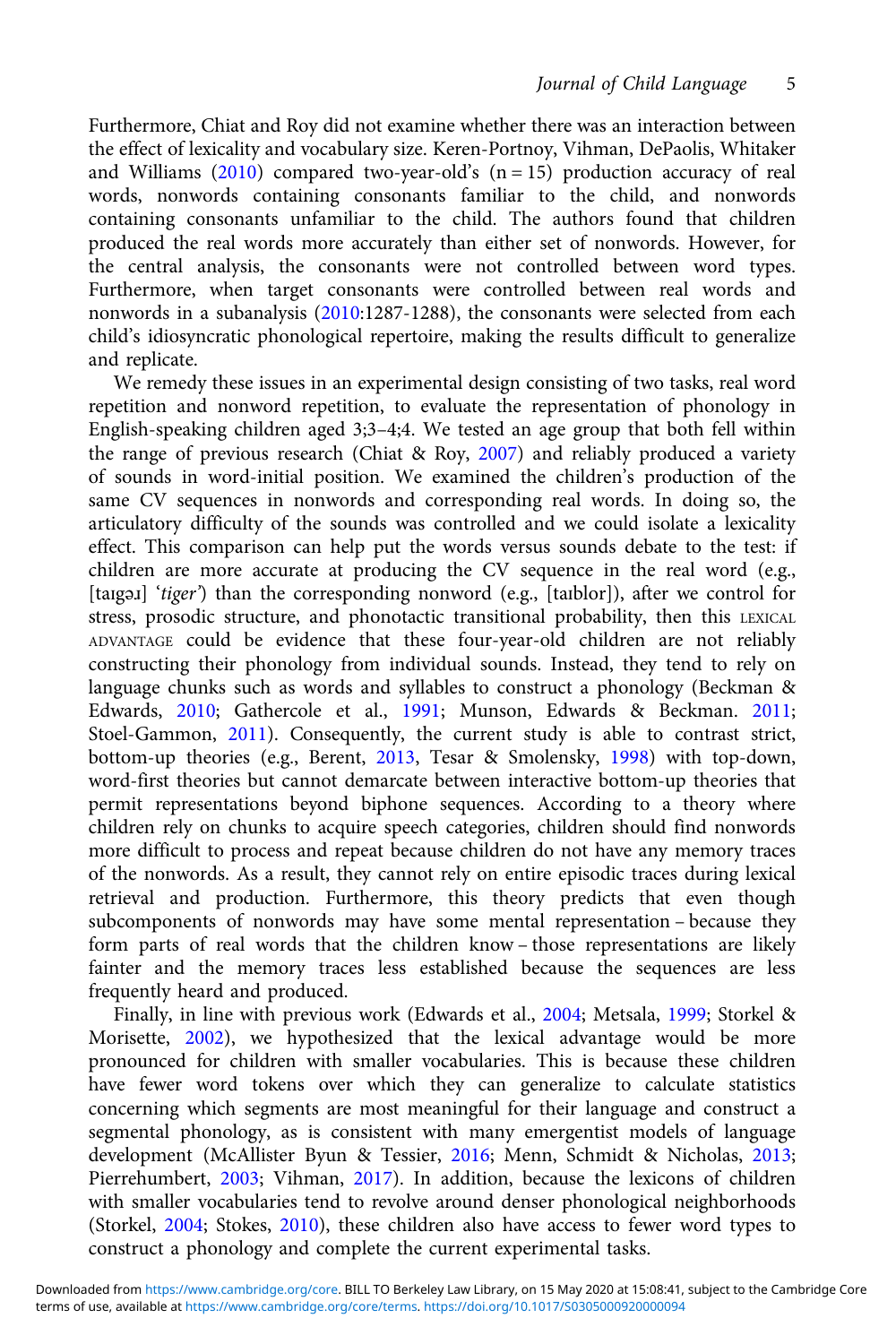# Methods

# **Participants**

Eighty-six children aged 3;3 to 4;4 (years;months, mean  $= 3;7, 51$  girls, 35 boys) participated in this study. Through the universities' IRB-approved process, all families consented to participate in the research upon their initial visit to the lab. All participants were monolingual speakers of English and passed a hearing screening in at least one ear at 25dB for 1000, 2000, and 4000Hz prior to the study. All children had normal speech and hearing development, as reported by the child's primary caregiver.

Caregivers also reported socioeconomic status, quantified as mother's education level. Maternal education level was binned into seven levels: 1) less than high school, 2) high school equivalent certificate (e.g., General Education Development [GED]), 3) high school diploma, 4) technical-associate degree, 5) some college (2+ years)/ trade school, 6) college degree, and 7) graduate degree. We attempted to include children with caregivers from a diverse educational background. To accomplish this, participants were recruited from a database of families at the University of Wisconsin or University of Minnesota. Participants were additionally recruited at community centers with demographics that showed a high percentage of children from diverse backgrounds. We additionally made connections with local community partners including beauticians, religious organizations, local libraries, and community programs who specialized in supporting children from diverse language and cultural backgrounds, and through social media accounts. Still,  $38\%$  (n = 33) of mothers had a graduate degree, 35%  $(n = 30)$  a college degree, 16%  $(n = 14)$  some college  $(2+$ years)/trade school, 0% a technical/associate degree, 7%  $(n = 6)$  a high school diploma,  $1\%$  (n = 1) a GED or high school diploma equivalent certificate, and  $1\%$  $(n = 1)$  had less than a high school diploma (one caregiver did not report).

# Tasks

Prior to the experimental tasks, children completed a battery of standardized, language-related assessments. The language assessments were conducted at the University of Wisconsin or the University of Minnesota. Receptive vocabulary inventory was measured via the Peabody Picture Vocabulary Test, 4th edition (PPVT-4) (Dunn & Dunn, [2007](#page-20-0)) (standard score mean = 120.5, SD = 17, range = 76-151). Expressive vocabulary inventory was measured via the Expressive Vocabulary Test, 2nd edition (EVT-2) (Williams, [2007](#page-23-0)) (standard score mean = 119,  $SD = 18$ , range = 75-156). For the current study, the PPVT-4 and EVT-2 standard scores were employed, instead of growth scale values which transform standard scores to correspond to age-related development, as child age is included as a parameter in the statistical modeling. Additional tasks that the children completed included other measures related to vocabulary and speech development. Children were participating in a longitudinal study. All of these data, the experimental tasks and tests of vocabulary size, were collected during the second of three time-points, all of which were spaced approximately one year apart.

In the experimental phase, children completed two picture-prompted, verbal production tasks: a nonword repetition (NWR) and real word repetition (RWR) task, where participants repeat nonwords or real words after a model speaker. The experiments and pre-task assessments were completed in two 1-hour test sessions on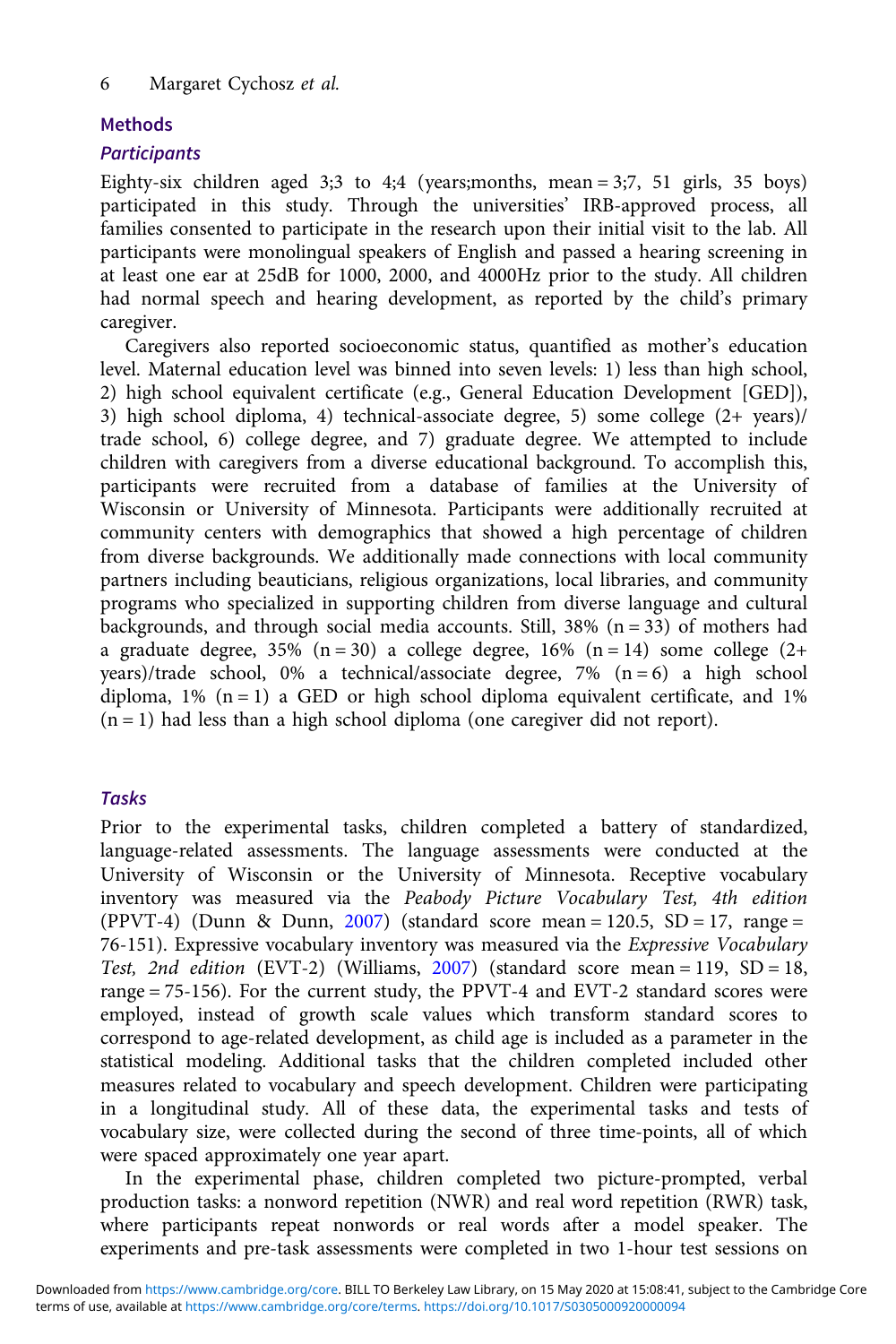different days, usually about one week apart. In all cases, children completed the real word repetition task during the first testing session and the nonword repetition task during the second. The word repetition tasks were carried out in sound treated rooms at the University of Wisconsin and the University of Minnesota.

The nonword and real word repetition tasks were separated for several reasons. First, nonword and real word tasks are conventionally given separately (Chiat & Roy, [2007](#page-20-0)). Second, given the participants' age, child fatigue and restlessness were real concerns so we needed to limit experiment duration. Third, combining real words and nonwords into a single experiment risks real words priming their corresponding nonwords or vice versa. Recall that for four-year-old children, many words encountered are novel and the representations even of the real words that they know may still revolve around just a few exemplars. In the experiment, children were instructed to repeat the "silly" words (nonwords) because we did not want children to attempt to adapt the nonwords to more familiar real words. In our experience working with speech production in children of this age, we have found that children may misperceive high-phonotactic transition probability nonwords as real words and that children do not easily switch back and forth between real words and nonwords. Nevertheless, it is clear that the nonword task was different from the real word task and we address this point in more detail below.

#### **Materials**

Word stimuli came from recordings of real words and nonwords elicited using the picture- and audio-prompted repetition task described in Edwards & Beckman ([2008\)](#page-20-0). The images used for the RWR task were color photographs of the object names. The images used for the nonword task were color photographs of unfamiliar tools, plants, animals, etc.

The presentation of visual stimuli with the real words presents children with another way to access the real word form, in addition to the auditory stimulus. For example, if a child misheard a real word, the visual stimulus could reinforce the real word. However, the visual stimuli for the nonwords do not assist lexical retrieval. This makes the real word and nonword tasks less equivalent. Still, this confound is likely a limitation of any study pitting real words and nonwords; the alternative, not presenting images, would make the task difficult for toddlers to complete. All stimuli images and sound files are archived on our Open Science Framework project: [https://osf.io/dcb9p/](http://www.praat.org/) and are available to use for replication.

The NWR task consisted of 67 nonwords, including the 44 nonwords from Edwards et al. ([2004](#page-20-0)), and an additional 23 nonwords used in the current analysis. Each of the 23 nonwords for the current study had a corresponding real word elicited in the RWR task (e.g., taiblor [taɪbloɹ], tiger [taɪgəɹ]) ([Table 1](#page-7-0)) for a total of 46 words used in the current study. IPA transcriptions of real words are included in appendix A. In each word, the target CV sequence was in word-initial position. All words were bisyllabic with penultimate stress. The CV sequence was always an open syllable followed by a consonant (CV.C(C)).

Each of the 23 real words was chosen from lists such as the "Toddler Says" portion of the MacArthur Bates Communicative Development Inventory (Fenson, Marchman, Thal, Dale, Reznick & Bates, [2007](#page-20-0)), to ensure familiarity to the majority of children aged 3;3-4;4. Combined with training trials, the entire NWR task consisted of 73 trials (6 training) and the RWR task 94 trials (4 training). There are more real words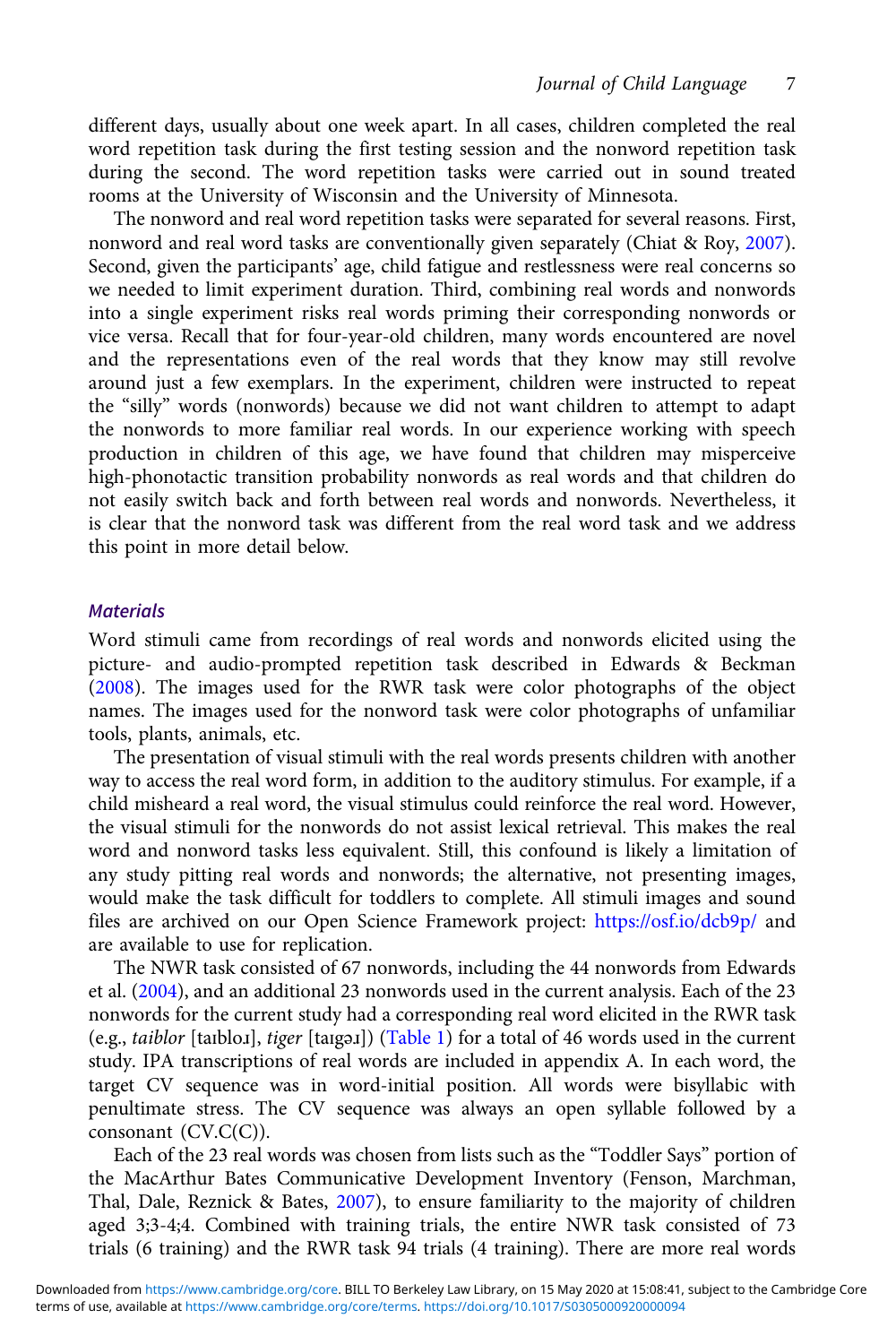#### <span id="page-7-0"></span>8 Margaret Cychosz et al.

| Real word | Nonword                  | Real word  | Nonword                              |
|-----------|--------------------------|------------|--------------------------------------|
| candle    | kæmig 'ka-mig'           | sidewalk   | sarprot 'sigh-prote'                 |
| chicken   | tfimig 'chih-mig'        | sister     | siplok 'sih-plok'                    |
| coffee    | kasep 'kah-sep'          | suitcase   | sudras 'soo-dras'                    |
| cutting   | k^fim 'kuh-feem'         | sunny      | $s_{\Lambda}$ bi $\theta$ 'suh-bith' |
| kitchen   | kipon 'kih-pon'          | tiger      | tarblor 'tie-blor'                   |
| rabbit    | ræpoin 'ra-poin'         | toaster    | tozel 'toe-zell'                     |
| raisins   | rebi $\theta$ 'rae-bith' | toothbrush | tugraif 'too-grafe'                  |
| reading   | rifras 'ree-fras'        | waiting    | wemag 'way-mahg'                     |
| rocking   | ralard 'rah-lide'        | washer     | wakræd 'wah-krad'                    |
| running   | raglok 'ruh-glok'        | water      | waprot 'wah-prote'                   |
| sandwich  | sæmel 'sa-mell'          | window     | wimel 'wih-mell'                     |
| sharing   | fevas 'shae-vahs'        |            |                                      |

|  |  | Table 1. Nonword and corresponding real word stimuli employed in repetition tasks |  |  |  |  |
|--|--|-----------------------------------------------------------------------------------|--|--|--|--|
|--|--|-----------------------------------------------------------------------------------|--|--|--|--|

than nonwords because we also used the real words for a fine-grained acoustic analysis of particular phonological contrasts that are irrelevant for this investigation. The largest concern about having more items to repeat in the real word task is that the real word task is then longer. This longer session could potentially have induced more fatigue in the children than the shorter NWR task. However, the only consequence of this possible fatigue would be to reduce the size of the lexicality effect, and not the direction of the difference between NWR and RWR accuracy, or the influence of other measures on the size of this effect.

Though the CV sequence was constant between paired real words and nonwords (e.g., [t-aɪ] 'tiger', [t-aɪ] [taɪblor]), the phonotactic transition probability between the target CV sequence and the first segment of the remaining word varied between real words and nonwords. For example, the transition between /a/ and /ʃ/ in the real word /wafa1/ is less phonotactically probable (represented by the log-transformed probability,  $-10.47$ ) than the transition between  $\sqrt{a}$  and  $\sqrt{k}$  in the corresponding nonword /wakɹæd/ (−9.88), where a value closer to 0 indicates that the transition is more phonotactically probable.

We computed the phonotactic transition probability between the V of the initial CV sequence and the onset C of the second syllable (e.g., transitional probability between /a/ and /ʃ/ in the real word /waʃəɹ/) using the Hoosier Mental Lexicon Database (Pisoni, Nusbaum, Luce & Slowiacek, [1985\)](#page-22-0). We did not take stress into account when making the transitional probability calculations from the database. The phonotactic transition probability was only computed for the 23 matched real words and nonwords. Again, a value closer to 0 (i.e., the log of 1) indicates more phonotactically probable.

The mean phonotactic transition probability for real words was greater than the phonotactic transition probability for nonwords (real words: −7.88, nonwords: −8.22) but the median probability was greater for nonwords (real words: −7.84, nonwords: −7.72). Consequently, we included Phonotactic Transition Probability as a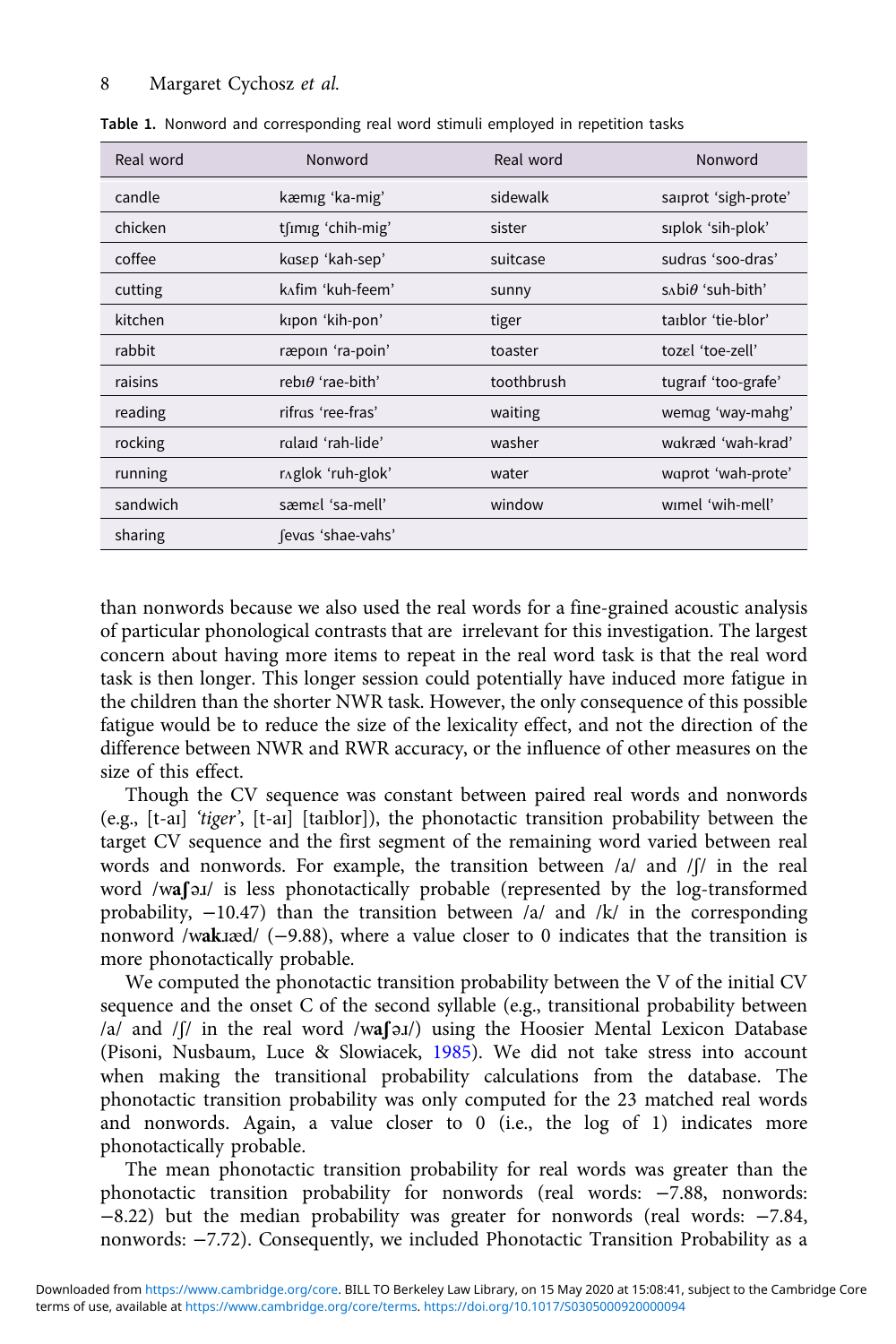parameter in our baseline statistical model fitting procedure to ensure that any effect of word type was independent of transitional probability. Phonotactic Transition Probability did not improve on baseline model fit suggesting that repetition was independent of transition probability; see Results for details. The script used to calculate phonotactic transition probability is included in the accompanying OSF project; see Edwards et al. [\(2004\)](#page-20-0) for further details about calculation.

In addition to the phonotactic transition probability, the frequency of the second syllable in the nonwords and real words also varied, potentially explaining repetition accuracy between lexical items. To ensure that second syllable frequency did not predict repetition accuracy, we computed the log frequency of the second syllable of each real word and nonword using the Hoosier Mental Lexicon Database (Pisoni et al., [1985](#page-22-0)). For example, we computed the frequency of [kIŋ] from the real word 'rocking' and [laId] from the corresponding nonword [ralaId] in the database. These frequencies were then log-transformed. The second syllables in the real words were, on average, more frequent than the second syllables in the nonwords (real word mean: 2.96, median: 2.94, range: 0-6.4; nonword mean: 1.11, median: 0.69, range:0-3.83).<sup>1</sup> This mismatch between second syllable frequency in the real words and the nonwords was due, in large part, to the frequent nominalizer  $[\infty]$  which was present in syllables such as [st<sup>x</sup>] in 'toaster'. As a result of the difference between the test items, the parameter second syllable frequency was incorporated into the statistical modeling. Second syllable frequency mildly improved baseline model fit (models fit without parameters of interest such as word type [real versus nonword]). However, the effect of word type outweighed the effect of second syllable frequency, suggesting that repetition accuracy was not best explained by the frequency of the second syllable of the words; see Results for details.

A young female speaker of Mainstream American English or African American English provided the recordings for the word stimuli used in the tasks. All recordings were digitized at a sampling frequency of 44,100 Hz using a Marantz PMD671 solid-state recorder. Amplitude was normalized within and between the real- and nonwords. The speech stimuli were naturalistic so duration of the CV sequence was not normalized between the real- and nonwords. We decided to use naturalistic stimuli instead of synthesized speech as we hypothesized that part of the advantage children would exhibit in real word activation and production might be due to the coarticulatory and durational cues present in real words produced in naturalistic speech (Mahr, McMillan, Saffran, Ellis Weismer & Edwards, [2015](#page-21-0)). Furthermore, children perform worse on myriad speech perception tasks constructed with synthesized and modified speech stimuli than naturalistic (Coady et al., 2007; Evans et al., 2002).

We still wanted to be able to attribute children's repetition accuracy to the lexical status of the stimuli, however. So we measured the duration of the CV sequence and the coarticulation between the consonant and vowel in the CV sequence in real words and nonwords in the Mainstream American English and African American English stimuli [\(Table 2\)](#page-9-0). Given the small units of measurement, we quantified

<sup>&</sup>lt;sup>1</sup>Ten of the second syllables in the nonwords were not present in the Hoosier Mental Lexicon Database, making it impossible to log-transform their frequencies. Thus, for these items, the frequency was untransformed (kept at 0). Additionally, the real word lexical items 'raisins' and 'sidewalk' were not present in the Hoosier Mental Lexicon database. For the purposes of the second syllable frequency calculation, the frequency of those real word lexical items was set at 1 (before log transformation).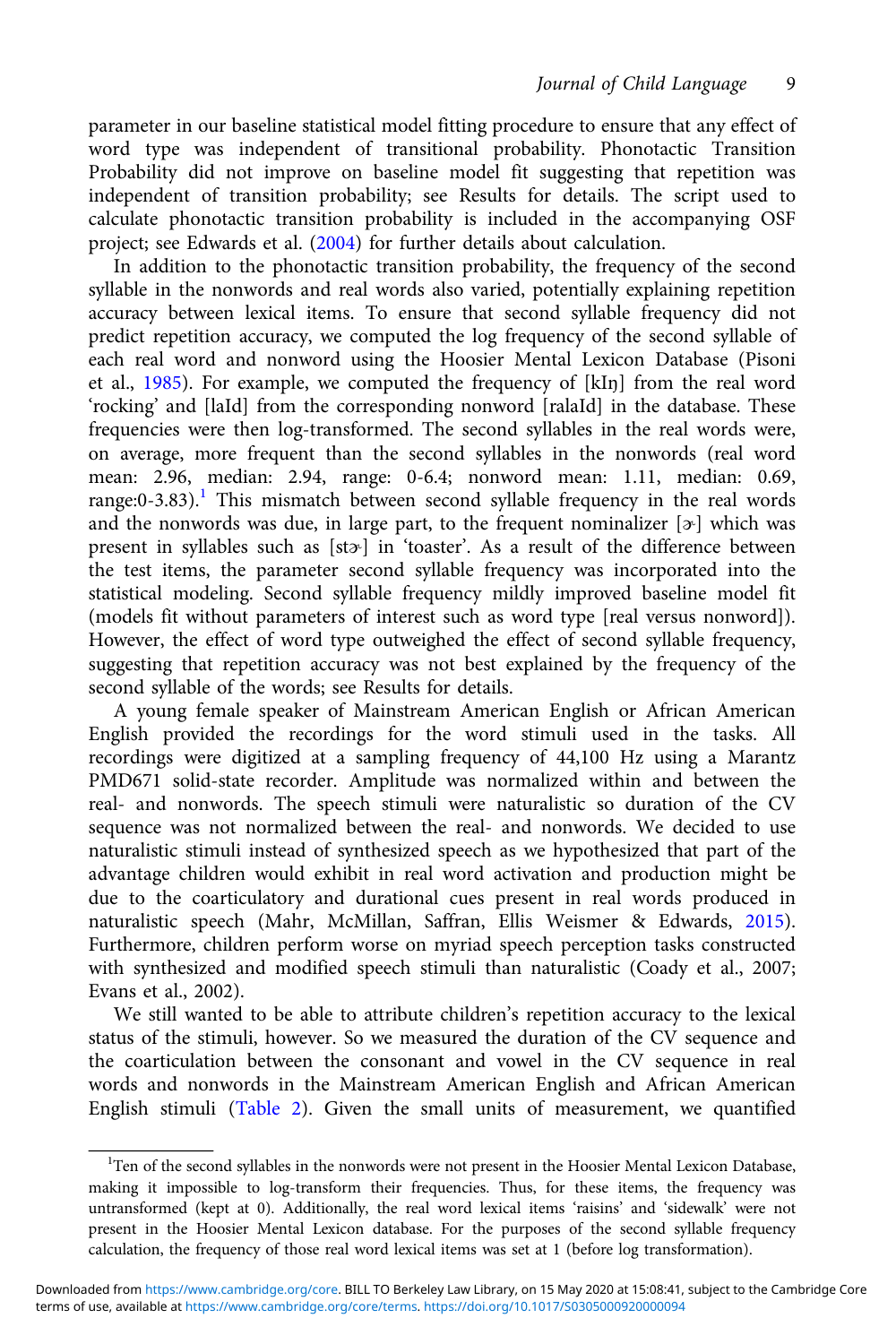|                          |                 | Mainstream American English |            | African American English |  |
|--------------------------|-----------------|-----------------------------|------------|--------------------------|--|
|                          | Mean (SD)       | Median                      | Mean (SD)  | Median                   |  |
| <b>CV DURATION</b>       |                 |                             |            |                          |  |
| <b>REAL WORDS</b>        | $305.68(73)$ ms | 296.41                      | 245.67(55) | 247.56                   |  |
| <b>NONWORDS</b>          | 332.50(87)      | 318.52                      | 264.99(64) | 261.47                   |  |
| <b>CV COARTICULATION</b> |                 |                             |            |                          |  |
| <b>REAL WORDS</b>        | $29.83(12)$ ms  | 30.00                       | 25.77(10)  | 25.50                    |  |
| <b>NONWORDS</b>          | 29.48(12)       | 30.00                       | 26.23(9)   | 28.50                    |  |

<span id="page-9-0"></span>Table 2. Durational and coarticulatory properties of CV sequences in nonwords and real words

coarticulation as the transition duration between the consonant and vowel with the onset of the transition beginning at the point of maximum acoustic similarity between the consonant and vowel (see Gerosa, Lee, Giuliani & Narayanan, [2006](#page-21-0) and Cychosz, Edwards, Munson & Johnson, [2019](#page-20-0) for further details on the coarticulation calculation including validation of the measure on these lexical stimuli).

In both dialects, the mean and median durations of the CV sequence were slightly shorter in the real words than the nonwords. However, a paired two-tailed t-test demonstrated that this difference did not approach significance: African American English (t<sub>(22)</sub> = 0.93, p = .36) and Mainstream American English (t<sub>(22)</sub> = 1.33, p = .20). The CV sequences were not reliably shorter in the real words than the nonwords in either dialect. Another paired two-tailed t-test also showed that the difference between CV coarticulation in nonwords and real words was insignificant: African American English ( $t_{(22)} = .13$ ,  $p = .90$ ) and Mainstream American English  $(t_{(22)} = -.10, p = .92)$ . There may still be some differences between the CV sequences in the nonword and real words that the children can use as a perceptual cue. However, as neither duration nor CV coarticulation varied, we confidently proceeded with the naturalistic experimental stimuli.

Children received the task in their native dialect (either mainstream American English  $[n = 77]$  or African American English  $[n = 8]$ , as determined by observing the mother-child interaction at the beginning of the first session in the longitudinal study. No specific features of AAE were included in the stimuli. Stimuli differences were in intonation and voice quality rather than in segmental or morphosyntactic features. However, we did ensure that diphthongs were not monophthongized as monophthongs in the AAE stimuli would have amplified differences between the dialects. There were also not any relevant dialect differences for the initial CV sequences in children's productions. We did not include dialect as a parameter in our statistical modeling as it was confounded with SES and vocabulary level.

## Task procedure

Each participant was seated in a quiet room with at least two experimenters who guided the task. For the RWR task, a photo of each word appeared on a computer screen in front of the child while the word played simultaneously over external speakers. At word offset, the child repeated the word that they heard. An identical procedure was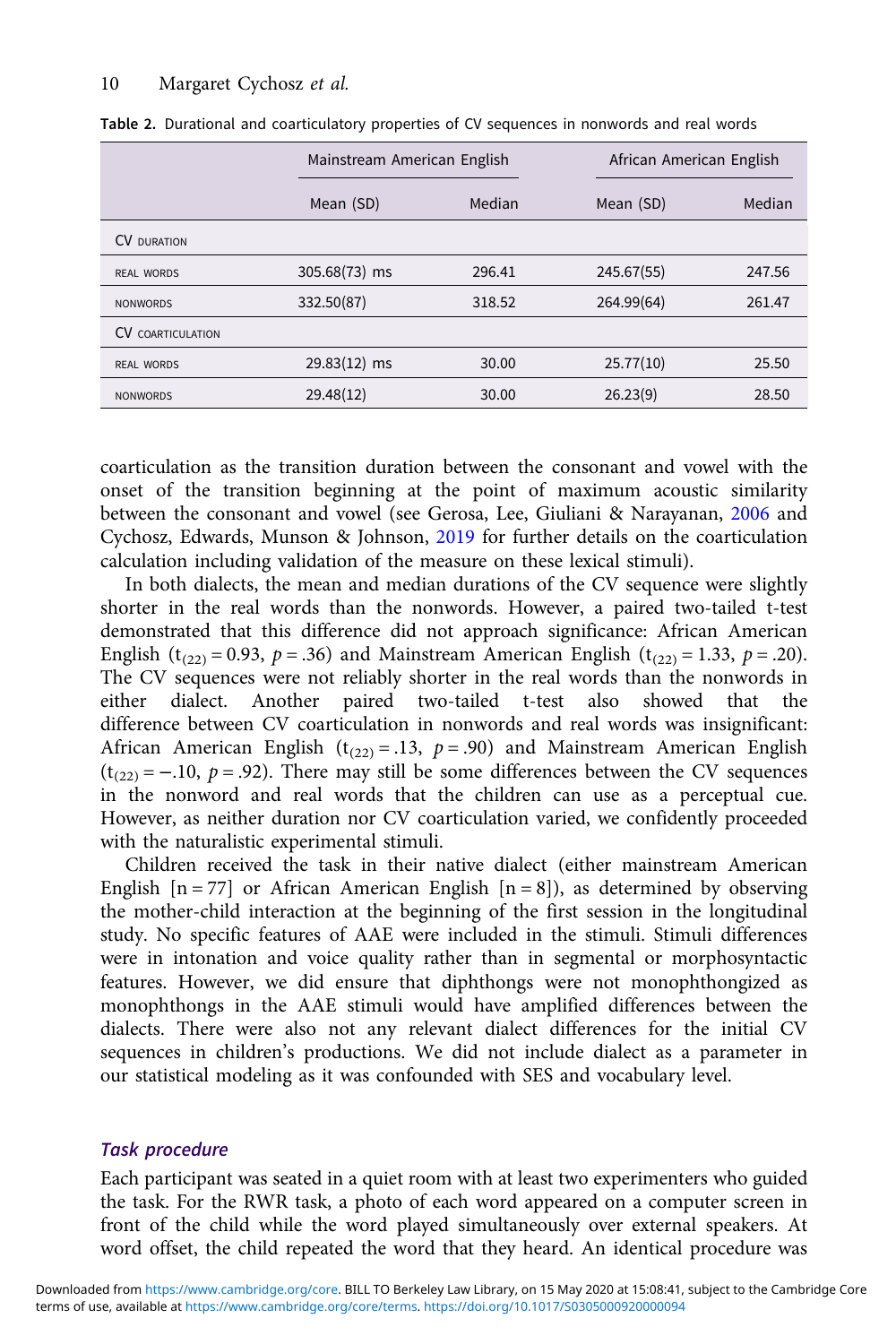used for the NWR task: a photo of an unfamiliar object appeared on the screen while the nonword played over external speakers. The experimenter instructed the child to repeat the "silly" name of the object on the screen as best as possible. Children were encouraged to respond on the first trial. A second trial was allowed only if the child did not attempt the word on the first trial. 3.54% of the scored real words were second trial repetitions and 4.10% of the scored nonwords were second trial repetitions. After each trial, the experimenter manually advanced to the subsequent trial. Stimuli (see [Table 1](#page-7-0)) were presented randomly using E-prime software (Schneider, Eschman & Zuccolotto, [2012](#page-22-0)).

## Data coding and analysis

All words were first segmented in Praat (Boersma & Weenink, [2018](#page-20-0)). Each CV sequence was transcribed by a trained phonetician who is a native speaker of American English. Transcription was conducted auditorily and by reviewing the associated acoustic waveform. Given the children's young age, some children needed to repeat a word to render a clear recording. Still, every effort was made to use the first word produced for the analyses to avoid a practice effect.

Scoring was conducted in a feature-based system for the individual segments of the CV sequence. The use of features was meant to provide a more fine-grained description of children's production accuracy and does not reflect a theoretical stance. The alternative, coding binarily, would mark both the productions of [putkes] and [zutkes] for 'suitcase' as incorrect, though the latter approximates the target 'suitcase' more closely.

The features of each segment (3 features each for consonants and monophthongs [e.g., [a], 4 features for diphthongs [e.g., [aɪ]) were binarily evaluated as [+/ correct] in the following way for consonants: 1) place, 2) manner, and 3) voicing and for monophthongal vowels: 1) length 2) height, and 3) backness. For diphthongal vowels an additional point was evaluated for backness of the off-glide. Then, structural accuracy was binarily evaluated: 1) were the correct number of syllables produced? [yes/no], 2) was the consonant of the initial CV sequence produced in the correct position? (e.g., C in word-initial position) [yes/no], and 3) was the vowel of the initial CV sequence produced in the correct position [yes/no]. The result was a maximum score of 9 for CV sequences with monophthongal vowels, and a maximum score of 10 for CV sequences with diphthongs.

To ensure transcription accuracy, a second transcriber, also a trained phonetician and native American English speaker, transcribed a 10% subset of the original words. An intraclass correlation (ICC) statistic assessed inter-rater agreement. ICC is regarded as an improvement upon traditional Cohen's Kappa score, as the latter does not account for chance agreement given that the measurement assumes discrete dependent variables. This artificially inflates the agreement score (Mandrekar, [2011](#page-21-0)). The ICC between raters was 0.881, which was significantly greater than chance (F  $(374,375) = 15.9, p < .001, 95\% \text{ CI} = 0.86, 0.90$  and in the range that Cicchetti ([1994](#page-20-0)) considers excellent. The transcribers were not blind to the purpose of the study. However, to annotate each CV sequence, a script separately queried the two sounds of the target sequence rather than the whole word. For consonants, transcribers separately judged place, voice, and manner in an iterative process. Similarly, for vowels, transcribers separately judged height, frontness-backness, and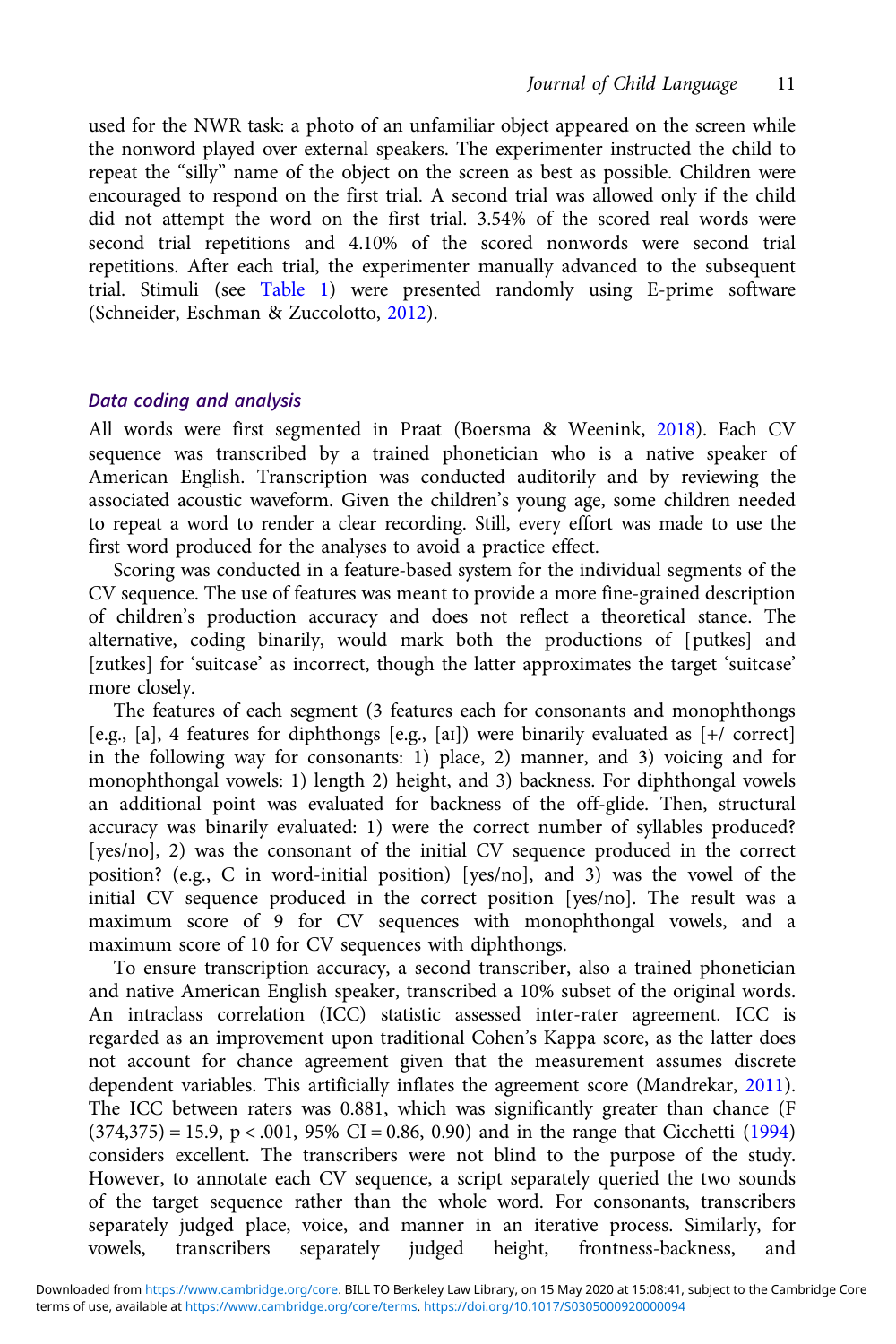tense-lax-diphthong quality. At no time did transcribers simply judge sounds as correct or incorrect. This process should reduce any possible transcriber bias.

# Results

A mixed effects linear regression model was fitted to evaluate the predictors of children's production accuracy using lme4 (Bates, Maechler, Bolker & Walker, [2015](#page-20-0)) and lmerTest (Kuznetsova, Brockhoff & Christensen, [2017](#page-21-0)) packages using the R programming language (R Core Team) in the Rstudio computing environment (Version 1.2.1335). The significance of potential model parameters was determined using a combination of log-likelihood comparisons between models, AIC estimations, and p-values procured from lmerTest. The alpha level for log-likelihood comparisons was corrected to .0125 to account for the multiple comparisons (.05/4 for four planned tests, including interactions).

First we fit the base model which included only the random effects of WORD and individual PARTICIPANT to account for the repeated measures design. Then, the following fixed parameters were examined in a forward testing procedure: PHONOTACTIC TRANSITION PROBABILITY, SECOND SYLLABLE FREQUENCY, AGE (in months)<sup>2</sup>, MATERNAL EDUCATION LEVEL, GENDER (reported by caregiver), WORD TYPE (real word versus nonword), EXPRESSIVE VOCABULARY SIZE (EVT-2 standard score), and RECEPTIVE VOCABULARY SIZE (PPVT-4 standard score). Predictors that did not improve upon model fit – a likelihood test or AIC value did not indicate that the model fit was significantly improved – were removed from further analysis.

Maternal Education Level and Gender are demographic variables that have been shown to affect vocabulary size. Including these variables in the model before adding vocabulary size allows us to assess whether any effects of vocabulary size on repetition performance are secondary to one or both of these demographic variables. Though we attempted to capture a range of maternal education levels in our sample, mothers with lower education levels were underrepresented. Our original 6-level Maternal Education Level variable, as described in Methods, did not improve model fit. Still, because lower educational levels were underrepresented, we wanted to ensure that the insignificance of Maternal Education Level was not due to sampling error. Consequently, we planned an additional model comparison where we condensed Maternal Education Level from 6 levels to 4 levels in the following manner: less than high school/high school equivalent certificate/high school diploma (low), some college/trade school (middle), college degree (high), and graduate degree (highest). Maternal Education Level still did not improve upon model fit so we confidently excluded it from all further analyses.

We also wanted to ensure that any effect of Word Type was independent from the effects of transitional probabilities between the CV sequence and the first consonant of the carrier word, as well as the frequency of the second syllable in the stimulus word, as described in the Methods. The parameters Phonotactic Transition Probability and Second Syllable Frequency were added to the baseline model before our variables of interest – Word Type and the measures of vocabulary. Phonotactic Transition Probability did not improve model fit indicating that the difference between repetition accuracy on nonwords and real words could not be predicted by the transitional probability between CV sequences and the first consonant of the carrier

<sup>&</sup>lt;sup>2</sup>Refers to the age (in months) that the child took the PPVT-4 test.

terms of use, available at [https://www.cambridge.org/core/terms.](https://www.cambridge.org/core/terms) <https://doi.org/10.1017/S0305000920000094> Downloaded from [https://www.cambridge.org/core.](https://www.cambridge.org/core) BILL TO Berkeley Law Library, on 15 May 2020 at 15:08:41, subject to the Cambridge Core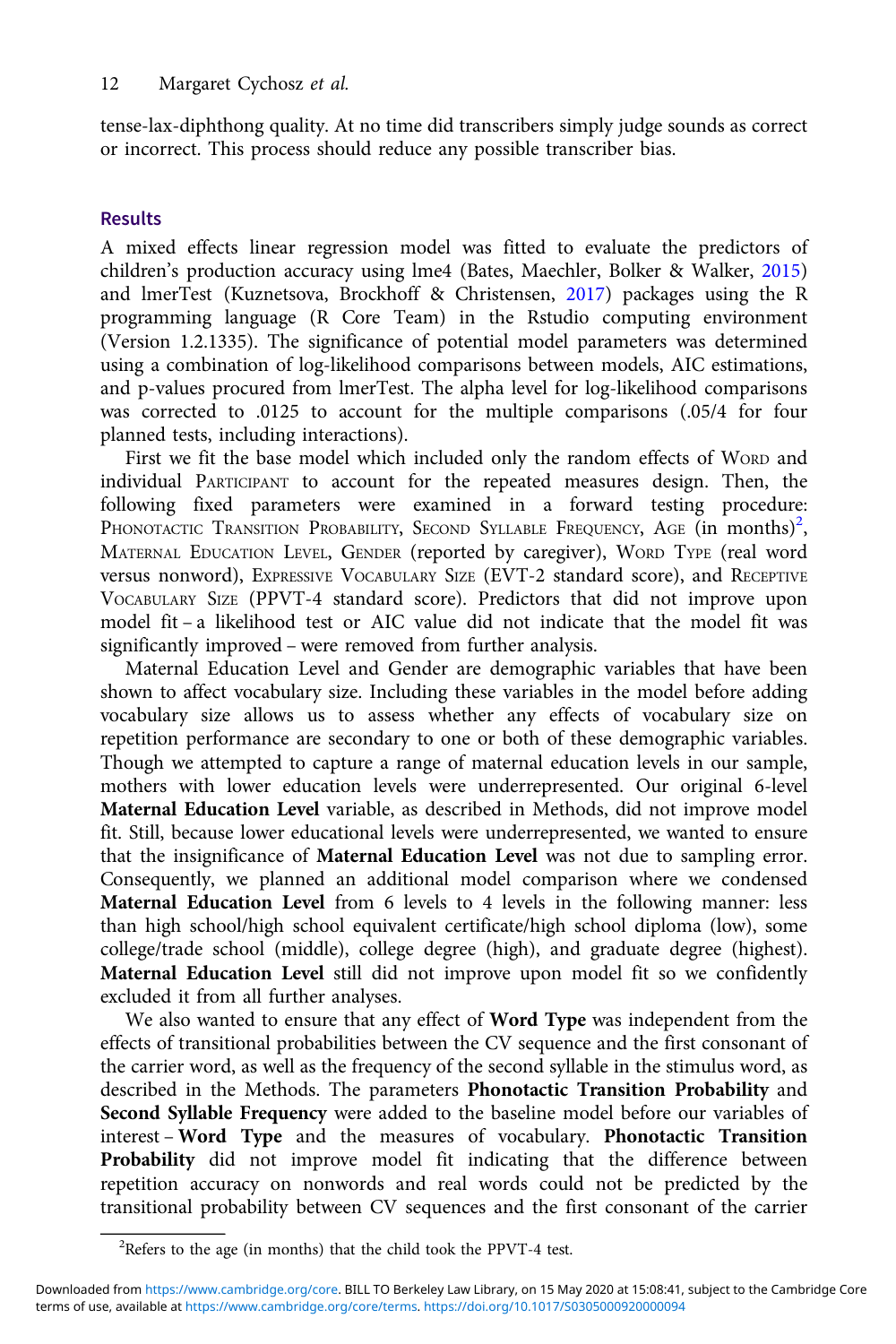word. Furthermore, it also demonstrated that the effect of Word Type was independent of the transitional probabilities between CV sequences and the first consonant of the second syllable of the carrier word.

Second Syllable Frequency improved upon a baseline model with only random effects of Word and Participant suggesting that children repeated words better when the second syllable was more frequent ( $\beta$  = 0.76, t = 3.99, p < .001). However, once the parameter Word Type was added to the model, Second Syllable Frequency was no longer significant (>.05). Additional log-likelihood testing showed that a model with Second Syllable Frequency only marginally improved upon a model with Word Type, Receptive Vocabulary Size and Age  $(\chi^3 = 4.09, p = .04)$ , an insignificant comparison under the 0.0125 alpha criterion for multiple comparisons. We thus conclude that although Second Syllable Frequency may be positively correlated with repetition accuracy, Word Type – real word versus nonword – remains the best predictor of repetition accuracy for this task.

The final, best-fitting model included the main effects of Word Type, Receptive Vocabulary Size, and the interaction of Word Type with Receptive Vocabulary Size. We additionally included Age (in months) to control for age-correlated articulatory maturity. Absent the Receptive Vocabulary Size parameter, Expressive Vocabulary Size likewise improved model fit. However, following the addition of the interaction between Receptive Vocabulary Size and Word Type, Expressive Vocabulary Size did not further improve fit. Furthermore, Receptive Vocabulary Size improved upon the model containing Age and Gender more than Expressive Vocabulary Size  $(AIC = -5392.2$  for Receptive versus  $AIC = -5386.2$  for Expressive). On the basis of this analysis we confidently concluded that Receptive Vocabulary Size was a better predictor of repetition accuracy than Expressive Vocabulary Size. The finding that receptive vocabulary size predicted repetition accuracy better than expressive vocabulary size contrasts with several previous studies that determined that expressive vocabulary was the better predictor (Edwards & Lahey, [1998;](#page-20-0) Edwards et al., [2004\)](#page-20-0). We discuss this difference further in the Discussion.

No additional predictors improved model fit and the Word Type by Receptive Vocabulary Size was the only pre-planned interaction tested. Although it did not improve upon model fit, Age (in months) was included in the final model to control for age-correlated maturity. Analysis and modeling scripts are archived and publicly available on our Open Science Framework project: <https://osf.io/dcb9p/>.

[Table 3](#page-13-0) lays out a summary of the final model predicting children's word repetition accuracy. Continuous predictors were mean-centered to facilitate model interpretation. There is a significant main effect of Word Type, with nonword as a reference level, indicating that children produce CV sequences in nonwords less accurately than in real words. There is a significant main effect of Receptive Vocabulary Size, indicating that accuracy for CV production in both word types increases as the size of children's receptive vocabulary increases. Finally, there is a significant interaction between Word Type and Receptive Vocabulary Size, indicating that the effect of Word Type decreases as receptive vocabulary size increases. [Figure 1](#page-13-0) illustrates how the lexicality effect varies as a function of vocabulary size: children with smaller receptive vocabularies show a larger disparity in CV repetition accuracy between nonwords and real words than children with larger receptive vocabularies.

<sup>&</sup>lt;sup>3</sup>Beta coefficients, standard errors, and confidence intervals multiplied by 100 to ease model interpretability.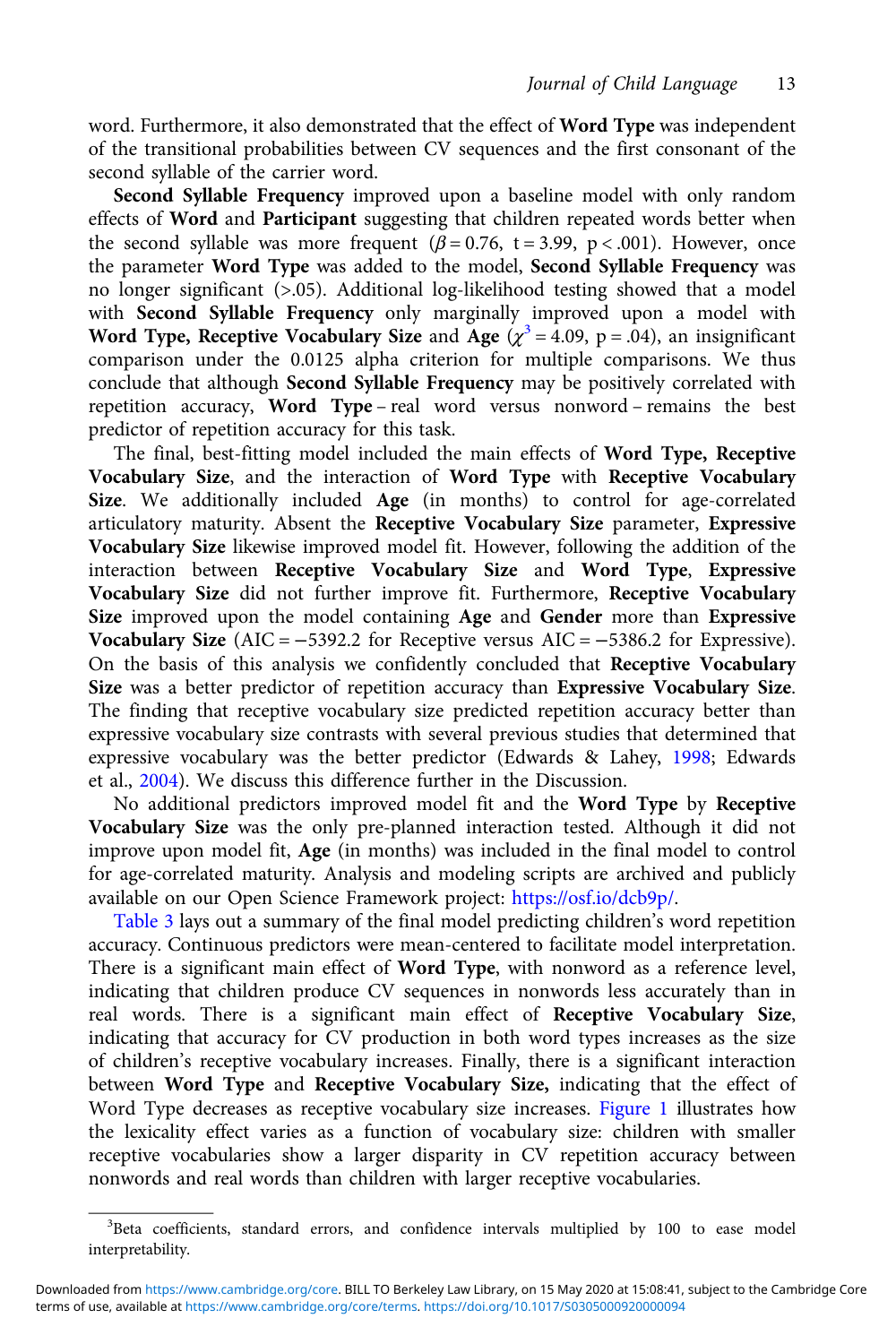## <span id="page-13-0"></span>14 Margaret Cychosz et al.

|                                         | $\beta$ | S.E. | t       | $\boldsymbol{p}$ | <b>CI</b>      |
|-----------------------------------------|---------|------|---------|------------------|----------------|
| Intercept                               | 96.67   | 0.56 | 171.88  | $< 0.01$ ***     | 95.58, 97.76   |
| Word type[nonword]                      | $-3.19$ | 0.62 | $-5.13$ | $15001***$       | $-4.39, -2.00$ |
| Receptive vocabulary size<br>$(PPVT-4)$ | 0.06    | 0.03 | 2.37    | $0.019*$         | 0.01, 0.11     |
| Word type[nonword]<br>*PPVT-4           | 0.14    | 0.02 | 6.35    | $15.001***$      | 0.10, 0.18     |
| Age                                     | 0.02    | 0.11 | 0.20    | 0.840            | $-0.19, 0.23$  |



Figure 1. Consonant-vowel repetition accuracy by receptive vocabulary size

The Gender covariate, with female as the reference level, approached significance in the model (female:  $\beta$  =.02, t = 2.19, p = .03), but was not ultimately included as a factor. However, [Figure 2](#page-14-0) displays a trend showing that female children tended to be more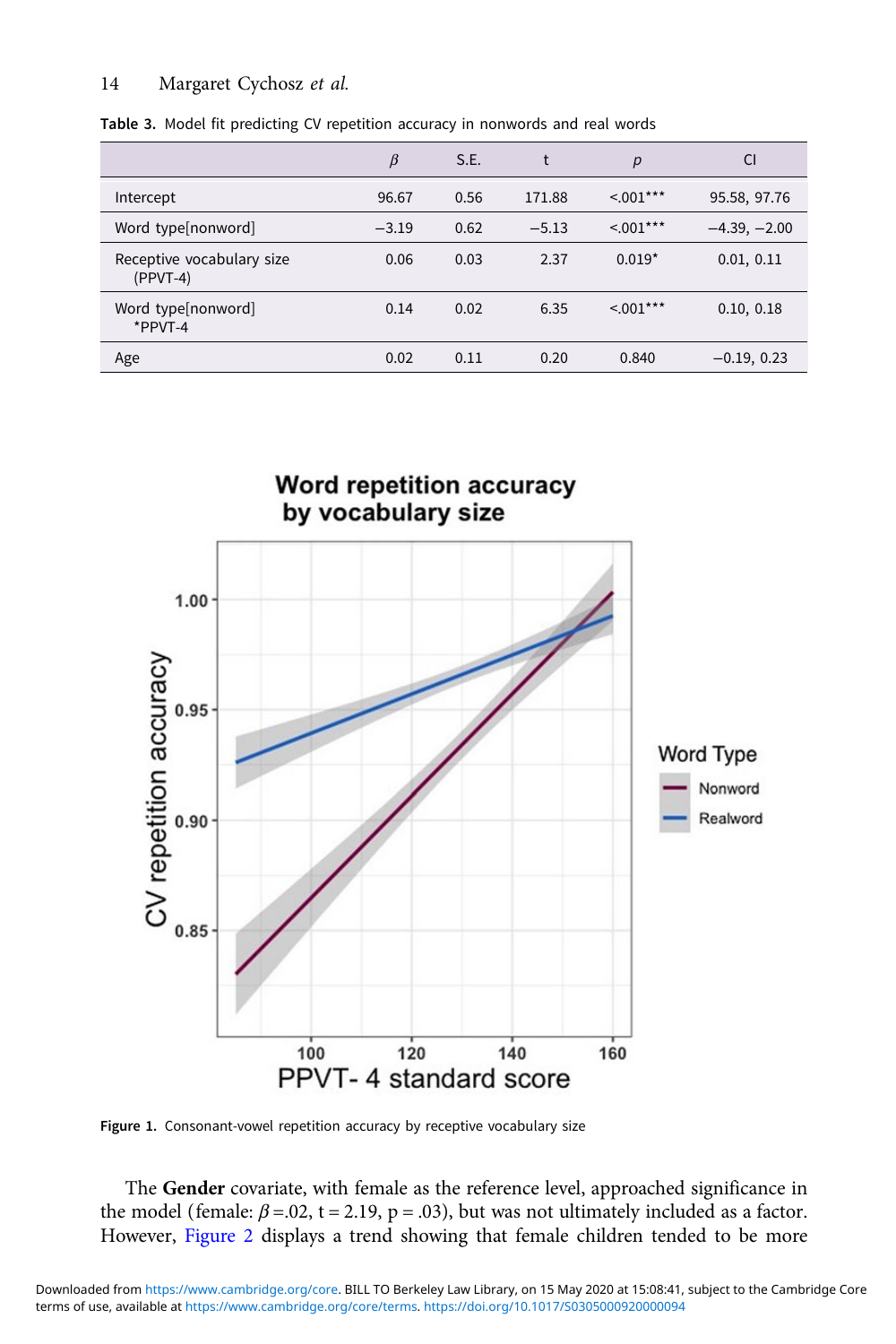<span id="page-14-0"></span>

Figure 2. Consonant-vowel repetition accuracy by gender and receptive vocabulary size

accurate at the repetition tasks than male children. However, this effect by gender was not strong enough to warrant inclusion in the final model.

Finally, though individual words were controlled for in the random effect structure of the model, [Figure 3](#page-15-0) displays the variation in repetition performance by each CV sequence. Graphs represent a median split of receptive vocabulary size with the left graph displaying repetition performance from children with larger vocabularies  $(mean = 134.70, range = 123-151)$  and the right graph displaying performance from children with smaller vocabularies (mean =  $106.26$ , range =  $76-122$ ). The dotted line in the figures represents parity between nonword and real word conditions – a location above the dotted line indicates that children repeated the CV sequence better in a nonword than a real word. For the smaller vocabulary group, on average, no CV syllables were more accurately produced in the nonword condition. However, for the children with larger vocabularies, four syllables, [ka], [su], [sɪ], and [wɪ], were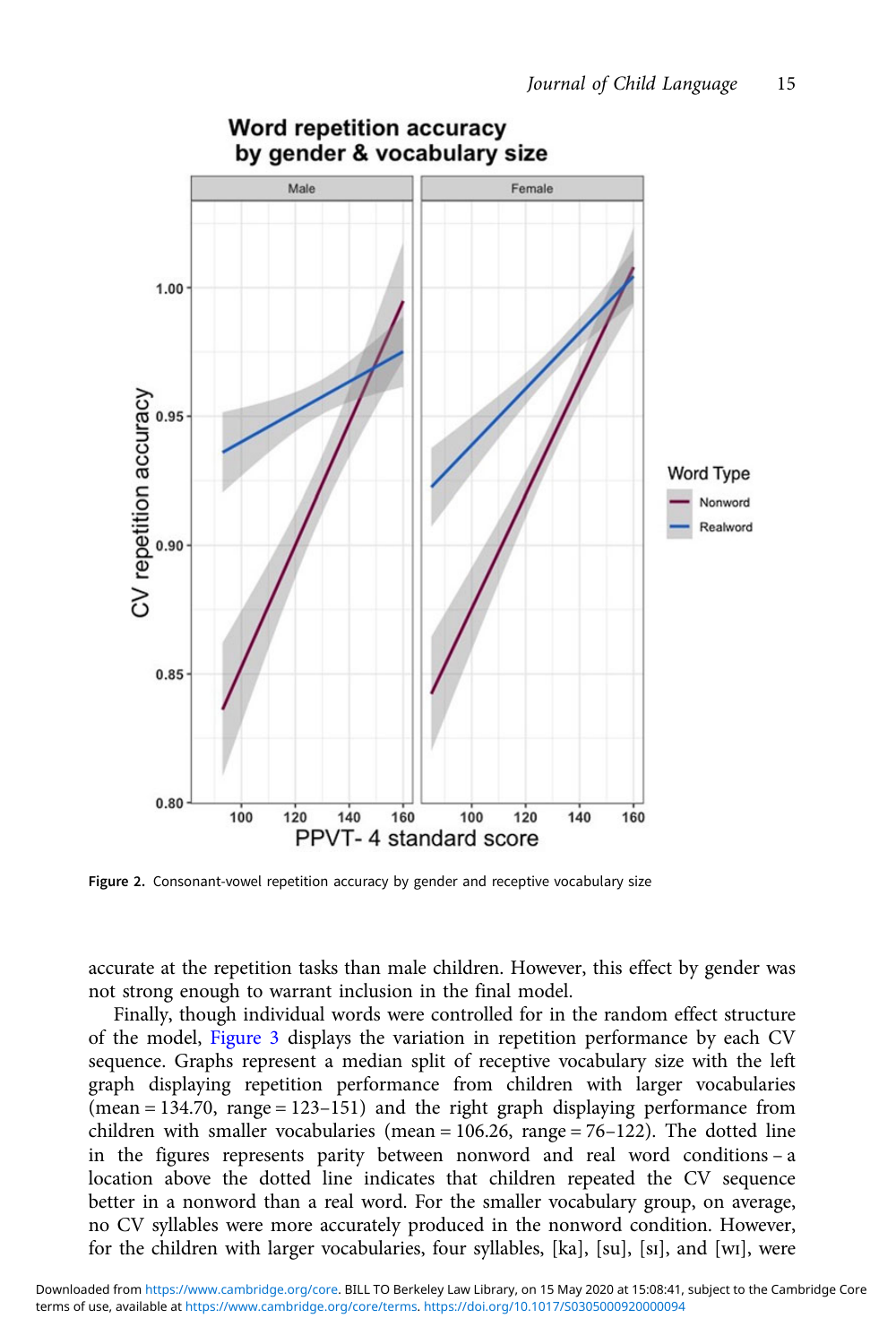<span id="page-15-0"></span>



ræ

ri

0.95<br>Realword repetition accuracy

sæ

r۸

 $S_{\Lambda}$ 

 $1.00$ 

0.85

 $0.\dot{8}5$ 

 $s$ 

ræ re wa kæ ſe

tfi ri

ra

 $\overline{a}$ 

 $S_{\Lambda}$ 

 $1.00$ 

Figure 3. Consonant-vowel repetition accuracy in real words and nonwords: Median vocabulary split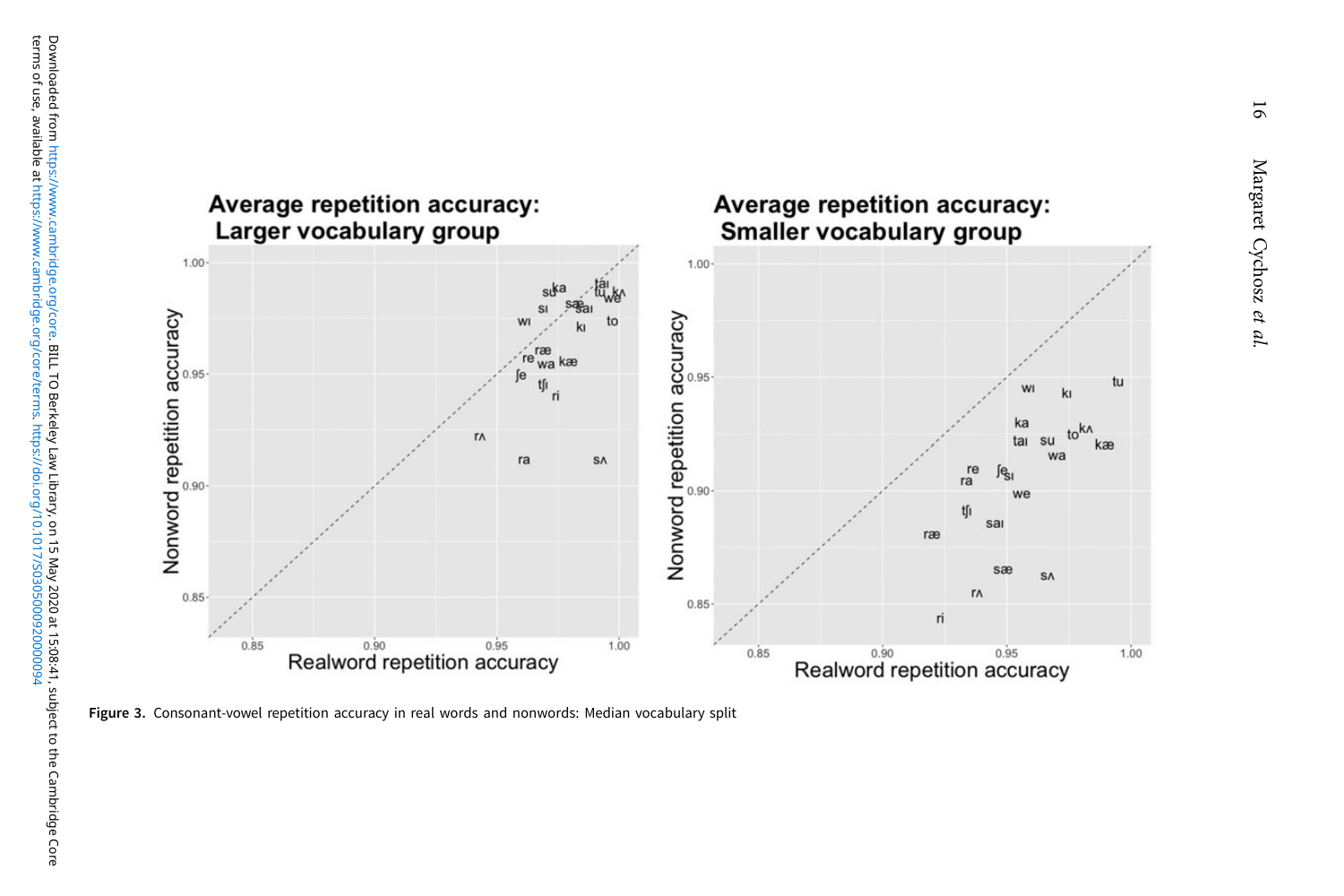produced more accurately in the nonword condition than in the real word condition. Additionally, [sæ] was produced equally well between real words and nonwords. To avoid confusion due to the idiosyncrasies of English orthography, sequences are plotted in the International Phonetic Alphabet; see endnotes for mapping of the phonetic symbols to common English words.<sup>4</sup>

## **Discussion**

A critical component of children's vocabulary development is the ability to map previously-learned sounds and sound combinations to new words. We employed a word repetition task in four-year-old children to test for a potential lexical advantage in early speech production, hypothesizing that children would produce the same CV sequence more accurately in a real word than a nonword (e.g., [sutkes] 'suitcase' and [sudras]). In doing so, we attempted to control for the articulatory demands of the sounds, as well as stress, prosodic structure, and phonotactic transitional probability, as all of these factors were consistent between nonwords and real words. In doing so, we attempted to isolate a lexical effect upon children's speech production.

We demonstrated that four-year-old children repeat CV sequences more accurately when the sequences are contained in real words rather than nonwords. This may suggest that children's early speech sounds are not produced via arithmetic concatenations of abstracted speech segments (cf. Berent, [2013;](#page-20-0) Dinnsen & Gierut, [2008](#page-20-0); Tesar & Smolensky, [1998](#page-22-0)). The four-year-olds studied may instead have been more accurate at producing these CV sequences in real words because the children have not fully abstracted the speech segments away from the contextual environments in which they originally learned to produce the sounds. This lack of complete, adult-like representations makes it difficult for young children to generalize to novel words, such as the nonwords tested in the word repetition task in this study.

Nevertheless, the children did repeat the CV sequences in nonwords correctly SOME of the time. Accuracy on the nonword task varied by vocabulary size, but average performance ranged from 82% to even 100% accuracy for those children with the largest receptive vocabularies. The children's success at the nonword task is the result of both a typical language development trajectory and the experimental design. First, as the size of children's receptive vocabularies increases, the lexical advantage fades. So we anticipate that some children, particularly those with larger vocabularies, will be fairly successful at the nonword repetition task. A second reason why the children were fairly successful at the nonword repetition task concerns our experimental design. Recall that we limited evaluation of children's repetition accuracy to just the first sequence. If we had evaluated the entire word, accuracy rates might have been lower. Anecdotally, children did seem to perform worse on the second syllable of the words. This is not surprising, as the second syllables were word-final and unstressed, rendering them less acoustically salient. However, we did not balance the second syllable between all nonwords and real words, precluding any analysis of overall repetition accuracy

Furthermore, the fact that the children successfully repeated the nonwords at all is actually evidence that the participants do have a segmental, or at least sub-lexical,

 $^{4}/\text{æ/}$  as in the vowel in "cat"; /i/ as in "eat"; / $\land$ / as in "cut"; /e/ as in "ate"; /i/ as in "hit"; /u/ as in "shoo"; /a/ as in "blah"; /aɪ/ as in "sigh"; ʃ as in "sh"; /tʃ/ as in "ch"

terms of use, available at [https://www.cambridge.org/core/terms.](https://www.cambridge.org/core/terms) <https://doi.org/10.1017/S0305000920000094> Downloaded from [https://www.cambridge.org/core.](https://www.cambridge.org/core) BILL TO Berkeley Law Library, on 15 May 2020 at 15:08:41, subject to the Cambridge Core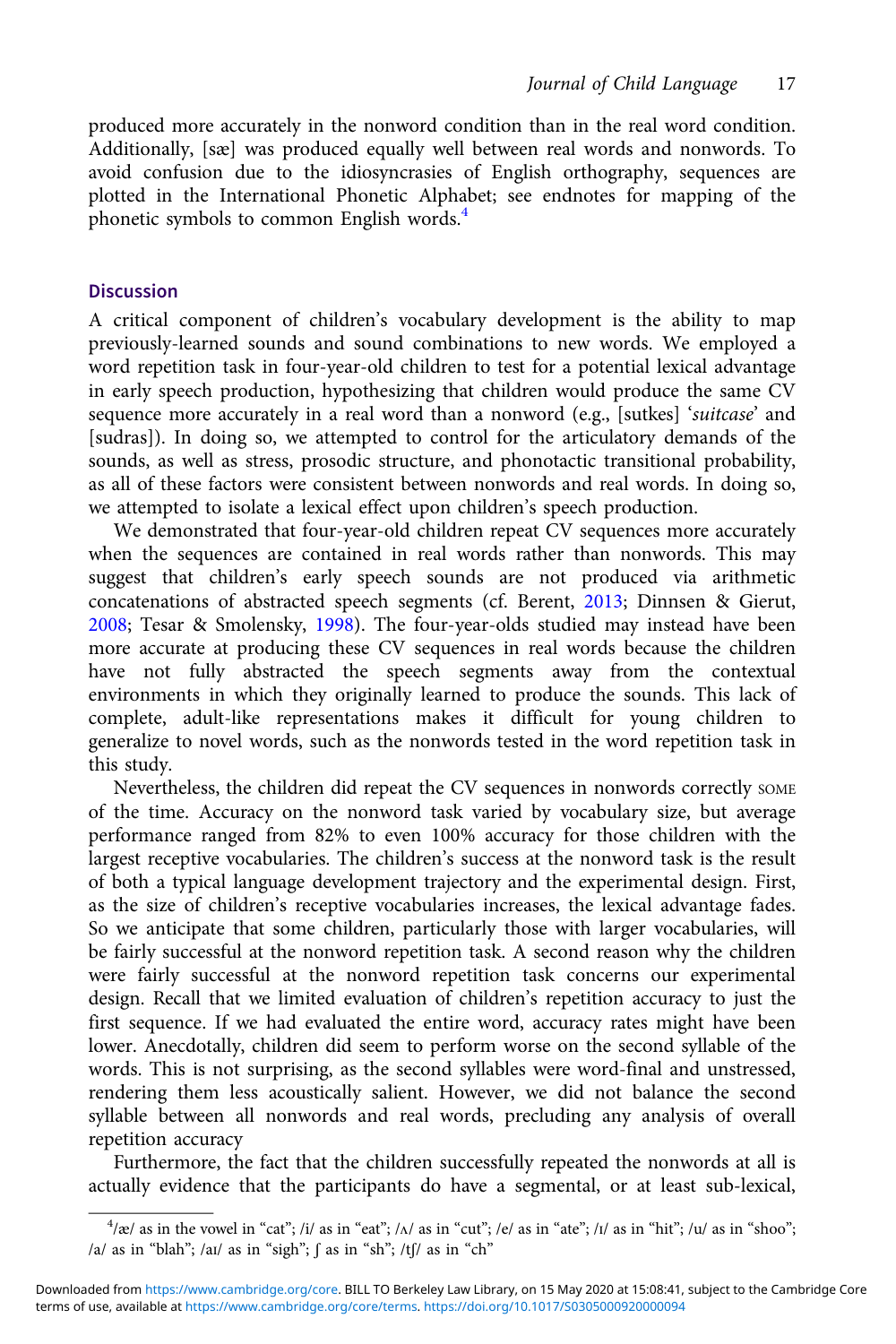phonology. If there were no abstraction at all from the original lexical context, then children would be entirely incapable of repeating nonwords. Decades of research into nonword repetition demonstrate that this is not the case (e.g., Edwards & Lahey [1998](#page-20-0); Edwards et al., [2004;](#page-20-0) Gathercole et al., [1991](#page-20-0); Metsala, [1999\)](#page-21-0). In addition, recent work by Szewczyk et al. (Szewczyk, Marecka, Chiat & Wodniecka, [2018\)](#page-22-0) carefully analyzes myriad sublexical and lexical predictors of nonword repetition – ngram phonemic frequency, ngram subsyllabic frequency, receptive vocabulary size, adult-evaluated wordlikeness – in children aged 4;5-6;10. The authors find that both sublexical factors, such as phonemic n-gram frequency (the frequency of segments in sequences 2–8 units in length), and receptive vocabulary size explain children's nonword repetition performance in Polish. Conclusions from Jones ([2016](#page-21-0))'s computational model of nonword repetition in children (2;1–6;1) likewise support reliance on both lexical and segmental representations. In that study, children's language exposure, quantified as the child-directed speech received between ages 2;0– 6;0, positively predicted nonword repetition accuracy. Evidence for segmental representations came from the fact that the model's learning mechanism began learning at the individual segment, not holistically. However, evidence for lexical representations came from the positive correlations between vocabulary size and nonword repetition results leading to the conclusion that, "lexical phonological knowledge is therefore pervasive in many of the processes involved in nonword repetition" (Jones, [2016](#page-21-0):86).

If the conclusion in the current study is correct, we should anticipate an interaction of production accuracy with children's vocabulary size (Edwards et al., [2004;](#page-20-0) Metsala, [1999\)](#page-21-0). Specifically, if speech segments emerge from generalizations made over children's lexicons, then children with larger vocabularies should have more abstract segmental representations. The production data presented here bore out this prediction.

Interestingly, though both receptive and expressive vocabulary size predicted repetition accuracy, receptive vocabulary size was a better predictor of accuracy than expressive vocabulary size. The primacy of receptive vocabulary over expressive vocabulary contrasts with some previous studies that found that expressive vocabulary better predicted repetition accuracy (Edwards & Lahey, [1998;](#page-20-0) Edwards et al., [2004\)](#page-20-0). Edwards & Lahey ([1998\)](#page-20-0) found that expressive, and not receptive, vocabulary predicted nonword repetition accuracy in children with SLI and typically-developing children aged 4;6-9;8. The authors concluded that receptive vocabulary size was not relevant for the six nonwords used in the study. Edwards et al. [\(2004](#page-20-0)) found that both receptive and expressive vocabulary sizes were correlated with nonword repetition accuracy in children aged 3;2-8;10. However, only expressive vocabulary was explicitly tested as a predictor of repetition accuracy so it is unclear which measure of vocabulary would have been the stronger predictor. Finally, Munson et al. (Munson, Edwards & Beckman. [2005](#page-22-0)) found that in children aged (3;0-6;0) with phonological disorder, receptive and expressive vocabulary were correlated with mean accuracy in a nonword repetition task, though expressive vocabulary was the more reliable predictor.

In all, expressive and receptive vocabulary have both been shown to predict nonword repetition accuracy. The effect can vary by population studied (e.g., typically-developing children, children with phonological disorder) or the nonword stimuli employed. For the current study, receptive vocabulary may have been the stronger predictor because, unlike those previous works, the current study measured both nonword and real word repetition. It could be that the words that a child recognizes, but does not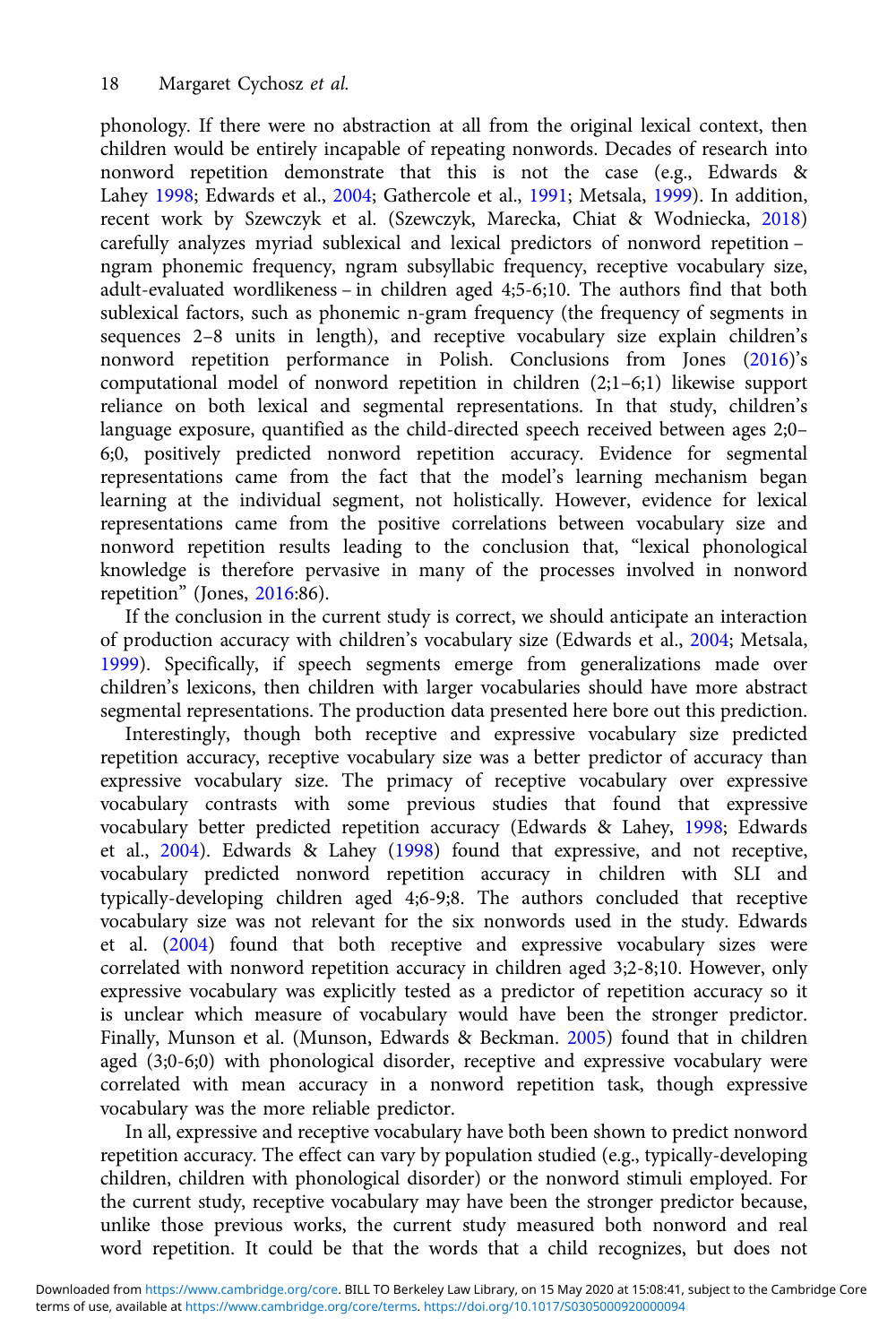necessarily produce, assist them with both real word and nonword repetition whereas words that a child articulates may assist more with nonword repetition accuracy. Still, it is important to reiterate that the difference between the model fit with receptive vocabulary was only marginally better than the model with expressive vocabulary. More research is needed to conclude if receptive vocabulary is consistently a better predictor of real and nonword repetition.

Regardless of the vocabulary measure that ultimately proves to be the better predictor of word repetition accuracy, the abstraction of phonological segments from the lexicon could unfold similarly from expressive or receptive vocabularies. Specifically, statistical properties of speech that children hear (and produce) such as how many minimal pairs a sound contrasts (i.e., functional load [Stokes & Surendran, [2005;](#page-22-0) Van Severen et al., [2012](#page-23-0)), how frequently a given sound occurs (i.e., type frequency [Edwards & Beckman, [2008;](#page-20-0) Zamuner, [2009](#page-23-0)]), and how much competition exists between perceptually-confusable words (i.e., phonological neighborhood density [Charles-Luce & Luce, [1990;](#page-20-0) Storkel, [2002](#page-22-0)]), allow children to begin to make generalizations about the importance of certain sounds and sequences in their language. The more words that a given sound contrasts, the more likely a child is to begin to form an autonomous segmental-sized representation of that sound. The more frequently that a sound or sound sequence occurs (across distinct lexical items), the more likely that a child will generalize the sound or sequence away from its original lexical context to be used in novel environments. With each accumulated exemplar trace, the category – syllabic, segmental, or otherwise – that the child is constructing becomes stronger (Pierrehumbert, [2003](#page-22-0)), a phenomenon illustrated by the protracted development of speech categories well into adolescence (Hazan & Barrett, [2000](#page-21-0); McMurray, Danelz, Rigler & Seedorff, [2018\)](#page-21-0) and cross-linguistic differences in consonant production in children as young as 2;0 (Edwards & Beckman, [2008\)](#page-20-0).

While all children produced the CV sequences in real words more accurately than nonwords, children with larger receptive vocabularies showed less of a disparity by word type than children with smaller receptive vocabularies. Again, this is not to say that those children with smaller vocabularies entirely lack a segmental phonology. They repeated – with relatively good success – the nonwords, suggesting that they can produce speech sounds in novel lexical environments. However, we argue that this finding indicates that children with larger receptive vocabularies, relative to children with smaller receptive vocabularies, were better at abstracting segmental representations away from the word level and generalizing them to novel words and contexts.

In an emergentist model of child phonology, a conclusion so strongly contingent upon vocabulary size is unsurprising. Production differences between speakers are anticipated as children construct unique phonological grammars based on their experienced language. In this way, rather than abandoning abstraction in child language altogether, we display how an array of language experiences, manifesting in children's speech production abilities, demonstrates the emergence of abstract speech.

One limitation of this study might be that nonwords and real words were presented separately, on different days. The order of presentation was also not counterbalanced between the children. However it is difficult to see how a different experimental design would resolve this issue because combining the two word types introduces alternative confounds such as a possible priming effect and children's propensity to produce nonwords as real words. Furthermore, even in a combined real wordnonword task, the nonword TRIALS would still be more difficult. This may just be a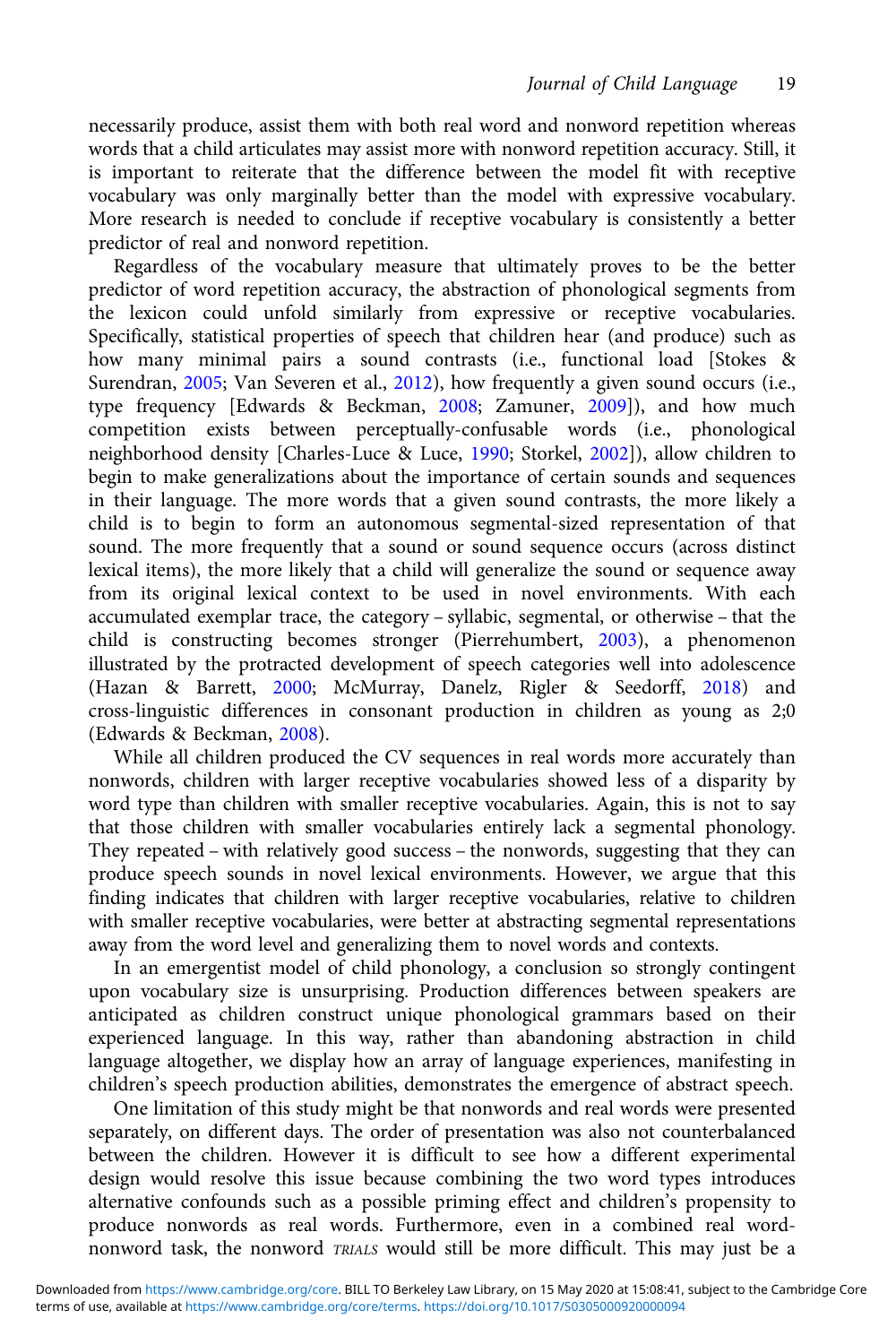confound with lexicality. Nevertheless, it would be of interest to see if the same effect would be observed if the real words and nonwords were interwoven in the same task.

In addition, the nonword task is arguably more demanding than the real word task. Nonword repetition requires that speakers encode and execute a sequence of sounds without the scaffold of a lexical representation or previous experience concatenating these syllables into a single word. The real word task, on the other hand, asks that participants activate a semantic representation and execute a sequence of sounds that they have likely already heard or produced. The nonword task could also be more difficult because the visual stimuli presented with the real words can assist children in the lexical retrieval of real words. The visual stimuli do not help with nonword retrieval, however. While the real word and nonword tasks differ along some dimensions, there may not be a tractable way to address the disparity. The experimenter could intentionally make the real word task more difficult for the children by embedding real words in noise, for example. However, all of the myriad ways to make real word repetition more difficult introduce additional variables into the comparison between nonwords and real words.

This research raises questions about the timeline of phoneme abstraction. If the mental representation of speech sounds differs between adults and children, and even between children of the same age, when do children approximate adults? That English-speaking adults contrast speech at the segmental level is well-documented (Steriade, [2007;](#page-22-0) Vitevich & Luce, [1999](#page-23-0)). But to account for well-known findings in exemplar-theoretic models of speech perception, adults must likewise represent words somewhat holistically, encoded with great acoustic detail (Goldinger, [1996](#page-21-0); 1998; Johnson, [2006;](#page-21-0) Strand et al., [1999](#page-22-0)). So adults sometimes incorporate knowledge of segmental units, and sometimes whole words. Fisher and colleagues demonstrate something similar in two- and three-year-old children who repeated a series of nonwords more accurately after only two brief, auditory exposures (Fisher, Hunt, Chambers & Church, [2001\)](#page-20-0). However, the children also showed this priming effect for just PARTS of those novel words (syllables) which they accurately produced in novel environments. This suggested abstraction, as well as specificity, in the children's representations. These findings demonstrate that preschool children have abstracted phonological units away from their original lexical contexts somewhat.

Yet the lexical advantage found here, the performance disparity between CV sequences contained in real words and nonwords, means that, by age 4, children, particularly those with smaller receptive vocabularies, are still in the process of abstracting these adult-like segments. Consequently, future investigations should test a similar real word/nonword repetition paradigm in slightly older children to evaluate how abstraction progresses throughout childhood. Any future work with older children may want to complicate the current task – use a more demanding syllable structure or trisyllabic words – as some children here approached a ceiling effect. Since literacy will inevitably influence older children's phoneme awareness as they begin formal schooling, future work must additionally measure phonological awareness or evaluate speech emergence in children from non-literate populations or bilingual populations without a literary tradition in one of their spoken languages. Only through this cross-linguistic and cross-experiental lens can we truly understand if our segmental biases in speech are given or emerge through usage.

Acknowledgements. The authors thank the participating families and Learning to Talk lab members, especially Rebecca Higgins and Michele Liquori. Additional thanks to Sharon Inkelas and two anonymous reviewers for extremely constructive comments. This work benefitted from feedback from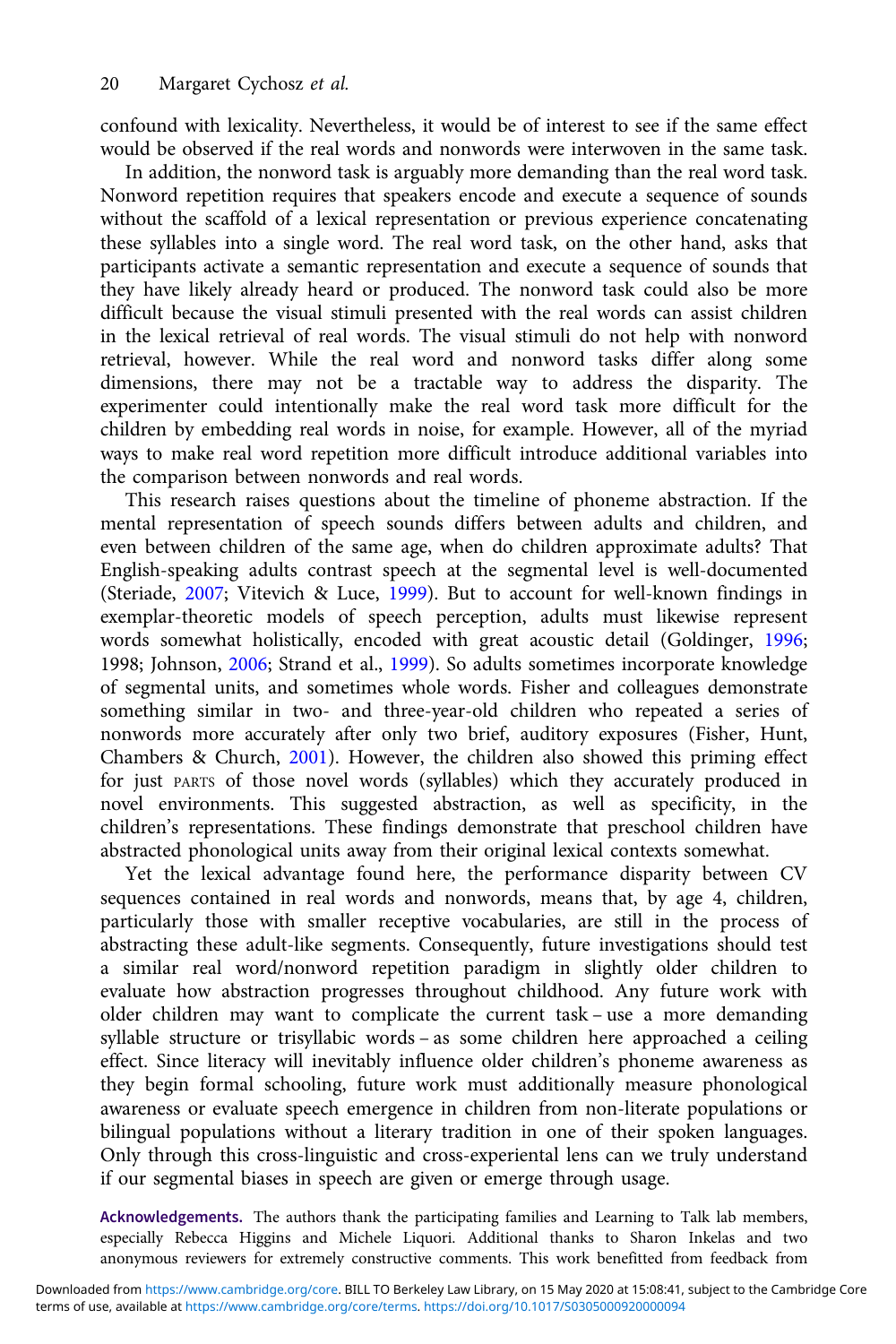<span id="page-20-0"></span>audiences at Macquarie University, UC Berkeley, and BUCLD 43. Research was supported by NIDCD Grant No. R01 02932 to J.R.E., B.M., and Mary E. Beckman, a UC Berkeley Dissertation Completion Fellowship to M.C., and the Raymond H. Stetson Scholarship in Phonetics and Speech Science to M.C.

#### References

- Arnon, I., & Christiansen, M. H. (2017). The Role of Multiword Building Blocks in Explaining L1–L2 Differences. Topics in Cognitive Science, 9(3), 621–636.
- Arnon, I. (2010). Starting big: The role of multi-word phrases in language learning and use. Unpublished PhD dissertation, Stanford University.
- Bates, D., Maechler, M., Bolker, B., & Walker, S. (2015). Fitting Linear Mixed-Effects Models Using lme4. Journal of Statistical Software, 67(1), 1–48.
- Beckman, M., & Edwards, J. (2010). Generalizing over lexicons to predict consonant mastery. Laboratory Phonology, 1(2), 319–343.
- Berent, I. (2013). The phonological mind. Cambridge University Press: Cambridge, MA.
- Boersma, P., & Weenink, D. (2018). Praat: doing phonetics by computer [Computer program]. Version 6.0.42, retrieved 15 August 2018 from <http://www.praat.org/>
- Charles-Luce, J., & Luce, P. A. (1990). Similarity neighbourhoods of words in young children's lexicons. Journal of Child Language, 17(1), 205–215.
- Chiat, S., & Roy, P. (2007). The Preschool Repetition Test: An evaluation of performance in typically developing and clinically referred children. Journal of Speech, Language, and Hearing Research, 50(2), 429–443.
- Cicchetti, D. V. (1994). Guidelines, criteria, and rules of thumb for evaluating normed and standardized assessment instruments in psychology. Psychological Assessment, 6, 284–290.
- Dinnsen, D. A., & Gierut, J. A. (2008). Optimality Theory: A Clinical Perspective. In M. J. Ball, M. R. Perkins, N. Müller, and S. Howard (Eds.), The Handbook of Clinical Linguistics (pp. 439–451). Blackwell.
- Dispaldro, M., Deevy, P., Altoé, G., Benelli, B., & Leonard, L. B. (2011). A cross-linguistic study of real-word and non-word repetition as predictors of grammatical competence in children with typical language development. International journal of language  $\&$  communication disorders, 46(5), 564–578.
- Dunn, L. M., & Dunn, D. M. (2007). PPVT-4: Peabody picture vocabulary test. Pearson Assessments.
- Edwards, J., & Lahey, M. (1998). Nonword repetitions of children with specific language impairment: Exploration of some explanations for their inaccuracies. Applied Psycholinguistics, 19(2), 279–309.
- Edwards, J., Beckman, M., & Munson, B. (2004). The interaction between vocabulary size and phonotactic probability effects on children's production accuracy and fluency in nonword repetition. Journal of Speech, Language, and Hearing Research, 47(2), 421–436.
- Edwards, J., & Beckman, M. (2008). Some cross-linguistic evidence for modulation of implicational universals by language-specific frequency effects in phonological development. Language Learning & Development, 4(2), 122–156.
- Edwards, J., Beckman, M., & Munson, B. (2015). Frequency effects in phonological acquisition. Journal of Child Language, 42(2), 306.
- Cychosz, M., Edwards, J., Munson, B., & Johnson, K. (2019). Spectral and temporal measures of coarticulation in child speech. Journal of the Acoustical Society of America-EL, 146(6), EL516–EL522.
- Fenson, L., Marchman, V. A., Thal, D. J., Dale, P. S., Reznick, J.S., & Bates, E. (2007). MacArthur-Bates Communicative Development Inventories User's Guide and Technical Manual, Second Edition. San Diego, CA: Singular.
- Ferguson, C. A., & Farwell, C. B. (1975). Words and sounds in early language acquisition. Language, 51 (2), 419–439.
- Fisher, C., Hunt, C., Chambers, K., & Church, B. (2001). Abstraction and Specificity in Preschoolers' Representations of Novel Spoken Words. Journal of Memory and Language, 45(4), 665–687.
- Fowler, A. E. (1991). How early phonological development might set the stage for phoneme awareness. In S. A. Brady & D. P. Shankweiler (Eds.), Phonological processes in literacy: a tribute to Isabelle Y. Liberman. (pp. 97–117). Hillsdale, NJ: Erlbaum.
- Gathercole, S. E., Willis, C., Emslie, H., & Baddeley, A. D. (1991). The influences of number of syllables and wordlikeness on children's repetition of nonwords. Applied Psycholinguistics, 12(3), 349–367.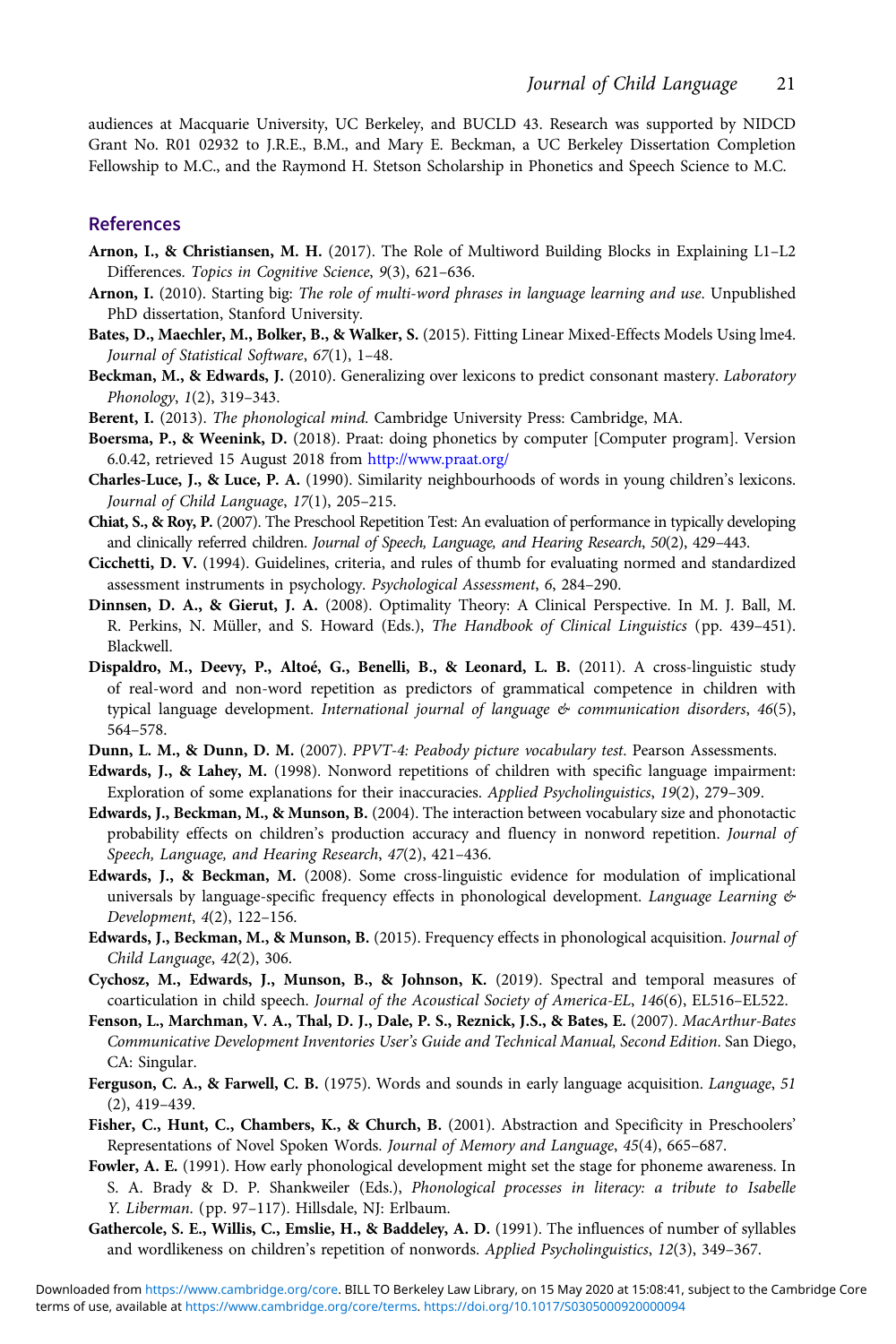- <span id="page-21-0"></span>Gerosa, M., Lee, S., Giuliani, D., & Narayanan, S. (2006). Analyzing Children's Speech: An Acoustic Study of Consonants and Consonant-Vowel Transition. 2006 IEEE International Conference on Acoustics Speed and Signal Processing Proceedings, 1, 393–396.
- Gervain, J., Berent, I., & Werker, J. F. (2012). Binding at birth: The newborn brain detects identity relations and sequential position in speech. Journal of Cognitive Neuroscience, 24(3), 564-574.
- Goldinger, S. D. (1996). Words and voices: Episodic traces in spoken word identification and recognition memory. Journal of Experimental Psychology: Learning, Memory, and Cognition, 22(5), 1166–1183.
- Hazan, V., & Barrett, S. (2000). The development of phonemic categorization in children aged 6–12. Journal of Phonetics, 28(4), 377–396.
- Hogan, T. P., Bowles, R. P., Catts, H. W., & Storkel, H. L. (2011). The influence of neighborhood density and word frequency on phoneme awareness in 2nd and 4th grades. Journal of Communication Disorders, 44(1), 49–58.
- Jakobson, R. (1941/1968). Kindersprache, aphasie, und allgemeine lautegestze. In A. R. Keiler (Ed., trans.), Child language, aphasia, and phonological universals, The Hague: Mouton.
- Johnson, K. (2006). Resonance in an exemplar-based lexicon: The emergence of social identity and phonology. Journal of Phonetics, 34(4), 485–499.
- Jones, G. (2016). The influence of children's exposure to language from two to six years: The case of nonword repetition. Cognition, 153, 79–88.
- Jusczyk, P. W., Smolensky, P., & Allocco, T. (2002). How English-learning infants respond to markedness and faithfulness constraints. Language Acquisition, 10(1), 31–73.
- Keren-Portnoy, T., Vihman, M. M., DePaolis, R. A., Whitaker, C. J., & Williams, N. M. (2010). The role of vocal practice in constructing phonological working memory. Journal of Speech, Language, and Hearing Research, 53(5), 1280–1293.
- Kuhl, P. K., Conboy, B. T., Padden, D., Nelson, T., & Pruitt, J. (2005). Early speech perception and later language development: Implications for the "critical period". Language Learning and Development, 1 (3-4), 237–264.
- Kuhl, P. K., Conboy, B. T., Coffey-Corina, S., Padden, D., Rivera-Gaxiola, M., & Nelson, T. (2008). Phonetic learning as a pathway to language: new data and native language magnet theory expanded (NLM-e). Philosophical Transactions of the Royal Society of London B: Biological Sciences, 363(1493), 979–1000.
- Kuznetsova, A., Brockhoff, P. B., & Christensen, R. H. B. (2017). lmerTest Package: Tests in Linear Mixed Effects Models. Journal of Statistical Software, 82(13), 1–26.
- Lindblom, B. (1992). Phonological units as adaptive emergents of lexical development. In C.A. Ferguson, L. Menn & C. S. Gammon (Eds.), Phonological development: Models, research, implications. (pp. 131– 163). Timonium, MD: York.
- Mahr, T., McMillan, B. T. M., Saffran, J. R., Ellis Weismer, S., & Edwards, J. (2015). Anticipatory coarticulation facilitates word recognition in toddlers. Cognition, 142, 345–350.
- Mandrekar, J. N. (2011). Measures of interrater agreement. Journal of Thoracic Oncology, 6(1), 6-7.
- Maye, J., Werker, J., & Gerken, L. (2002). Infant sensitivity to distributional information can affect phonetic discrimination. Cognition, 82, B101–B111.
- McAllister Byun, T., & Tessier, A. M. (2016). Motor influences on grammar in an emergentist model of phonology. Language and Linguistics Compass, 10(9), 431–452.
- McMurray, B., Danelz, A., Rigler, H., & Seedorff, M. (2018). Speech categorization develops slowly through adolescence. Developmental Psychology, 54(8), 1472–1491.
- Menn, L., Schmidt, E., & Nicholas, B. (2013). Challenges to theories, charges to a model: The Linked-Attractor model of phonological development. The emergence of phonology: Whole-word approaches and cross-linguistic evidence, (pp. 460–502). Cambridge: Cambridge University Press.
- Metsala, J. L. (1999). Young children's phonological awareness and nonword repetition as a function of vocabulary development. Journal of Educational Psychology, 91(1), 3.
- Metsala, J. L., & Chisholm, G. M. (2010). The influence of lexical status and neighborhood density on children's nonword repetition. Applied Psycholinguistics, 31(3), 489–506.
- Metsala, J. L., & Walley, A. C. (1998). Spoken vocabulary growth and the segmental restructuring of lexical representations: Precurors to phonemic awareness and early reading ability. In J. L. Metsala & L. C. Ehri (Eds.), Word recognition in beginning literacy (pp. 89–120). Mahwah, New Jersey: Erlbaum.
- Munson, B. (2001). Phonological pattern frequency and speech production in adults and children. Journal of Speech, Language, and Hearing Research, 44(4), 778–792.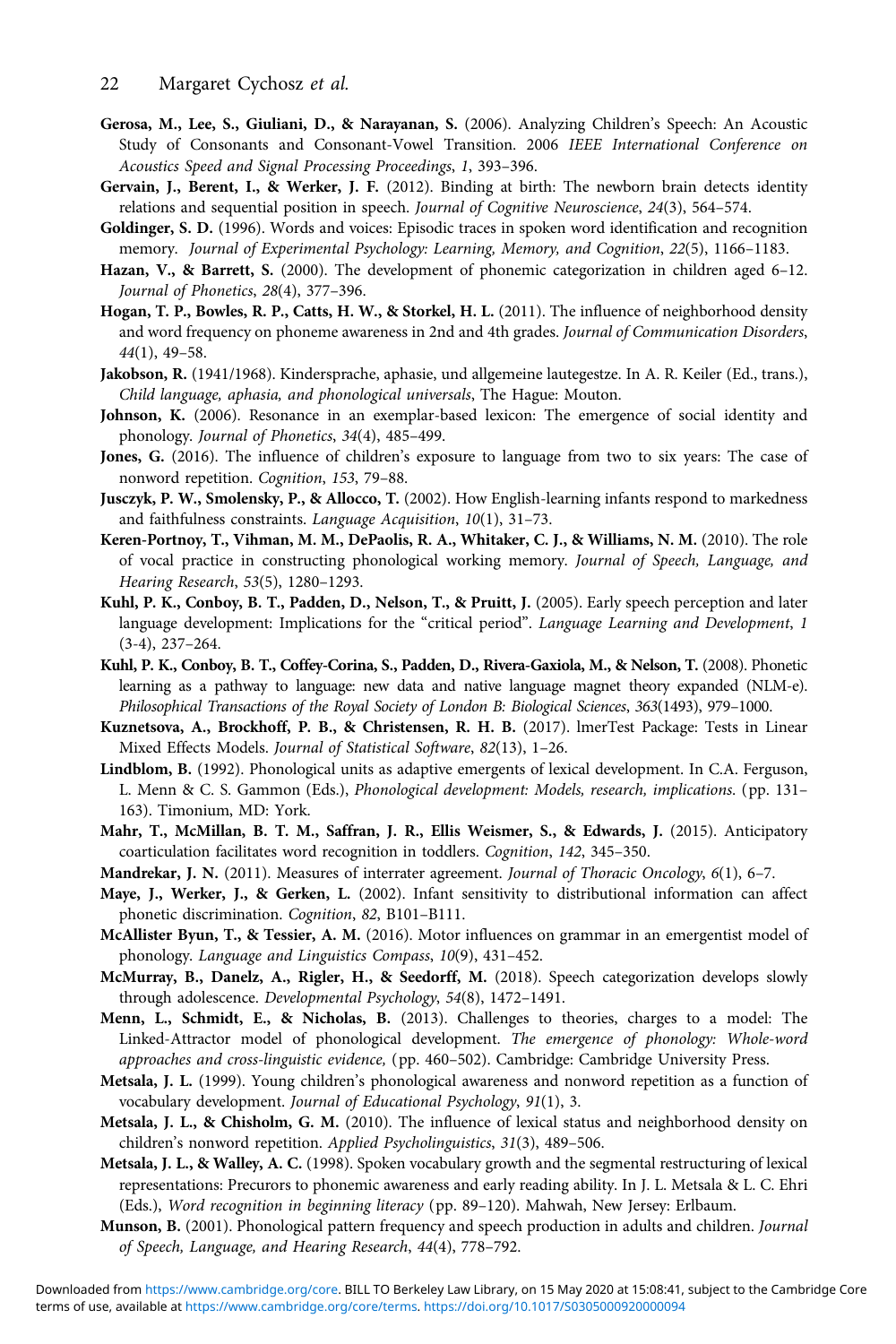- <span id="page-22-0"></span>Munson, B., Edwards, J., & Beckman, M. (2005). Relationships Between Nonword Repetition Accuracy and Other Measures of Linguistic Development in Children With Phonological Disorders. Journal of Speech, Language, and Hearing Research, 48(1), 61–78.
- Munson, B., Edwards, J., & Beckman, M. (2011). Phonological representations in language acquisition: Climbing the ladder of abstraction. In A. C. Cohn, C. Fougeron & M. K. Huffman, The Oxford Handbook of Laboratory Phonology, (pp. 288–309). Oxford: Oxford University Press.
- Newport, E., Weiss, D. J., Wonnacott, E., & Aslin, R. (2004). Statistical learning in speech: Syllables or segments? Paper presented at the 29th Annual Boston University Conference on Language Development, Boston, MA.
- Noiray, A., Popescu, A., Killmer, H., Rubertus, E., Krüger, S., & Hintermeier, L. (2019). Spoken language development and the challenge of skill integration. Frontiers in Psychology, 10(2777), 1–17.
- Pharr, A. B., Ratner, N. B., & Rescorla, L. (2000). Syllable structure development of toddlers with expressive specific language impairment. Applied Psycholinguistics, 21(4), 429–449.
- Pierrehumbert, J. B. (2003). Phonetic diversity, statistical learning, and acquisition of phonology. Language and Speech, 46(2-3), 115–154.
- Pisoni, D., Nusbaum, H., Luce, P., & Slowiacek, L. (1985). Speech perception, word recognition, and the structure of the lexicon. Speech Communication, 4, 75–95.
- Polka, L., & Bohn, O. S. (1996). A cross-language comparison of vowel perception in English-learning and German-learning infants. The Journal of the Acoustical Society of America, 100(1), 577–592.
- Rescorla, L., & Ratner, N. B. (1996). Phonetic profiles of toddlers with specific expressive language impairment (SLI-E). Journal of Speech, Language, and Hearing Research, 39(1), 153–165.
- Roy, P., & Chiat, S. (2004). A prosodically controlled word and nonword repetition task for 2- to 4-year-olds: Evidence from typically developing children. Journal of Speech, Language, and Hearing Research, 47, 223-34.
- Saffran, J. R. (2003). Statistical language learning: Mechanisms and constraints. Current Directions in Psychological Science, 12(4), 110–114.
- Schneider, W., Eschman, A., & Zuccolotto, A. (2012). E-Prime 2.0 reference guide manual. Pittsburgh, PA: Psychology Software Tools.
- Smith, B. L., McGregor, K. K., & Demille, D. (2006). Phonological development in lexically precocious 2-year-olds. Applied Psycholinguistics, 27(3), 355–375.
- Sosa, A. V. (2008). Lexical effects in typical phonological acquisition. Unpublished doctoral dissertation, University of Washington, Seattle.
- Steriade, D. (2007). Contrast. In P. de Lacy (Ed.) The Cambridge Handbook of Phonology, (pp. 139–156), Cambridge: Cambridge University Press
- Stoel-Gammon, C. (2011). Relationships between lexical and phonological development in young children. Journal of Child Language, 38(1), 1–34.
- Stokes, S. F., & Surendran, D. (2005). Articulatory Complexity, Ambient Frequency, and Functional Load as Predictors of Consonant Development in Children. Journal of Speech Language and Hearing Research, 48(3), 577.
- Stokes, S. F. (2010). Neighborhood Density and Word Frequency Predict Vocabulary Size in Toddlers. Journal of Speech, Language, and Hearing Research, 53(3), 670–683.
- Storkel, H. L. (2002). Restructuring of similarity neighbourhoods in the developing mental lexicon. Journal of Child Language, 29(2), 251–274.
- Storkel, H. L., & Morrisette, M. L. (2002). The lexicon and phonology: Interactions in language acquisition. Language, Speech, and Hearing Services in Schools, 33(1), 24–37.
- Storkel, H. L. (2004). Do children acquire dense neighborhoods? An investigation of similarity neighborhoods in lexical acquisition. Applied Psycholinguistics, 25(02).
- Strand, E. A. (1999). Uncovering the role of gender stereotypes in speech perception. Journal of Language and Social Psychology, 18(1), 86–100.
- Swingley, D., & Aslin, R. N. (2002). Lexical neighborhoods and the word-form representations of 14-month-olds. Psychological Science, 13(5), 480–484.
- Szewczyk, J. M., Marecka, M., Chiat, S., & Wodniecka, Z. (2018). Nonword repetition depends on the frequency of sublexical representations at different grain sizes: Evidence from a multi-factorial analysis. Cognition, 179, 23–36.
- Tesar, B., & Smolensky, P. (1998). Learnability in optimality theory. Linguistic Inquiry, 29(2), 229–268.